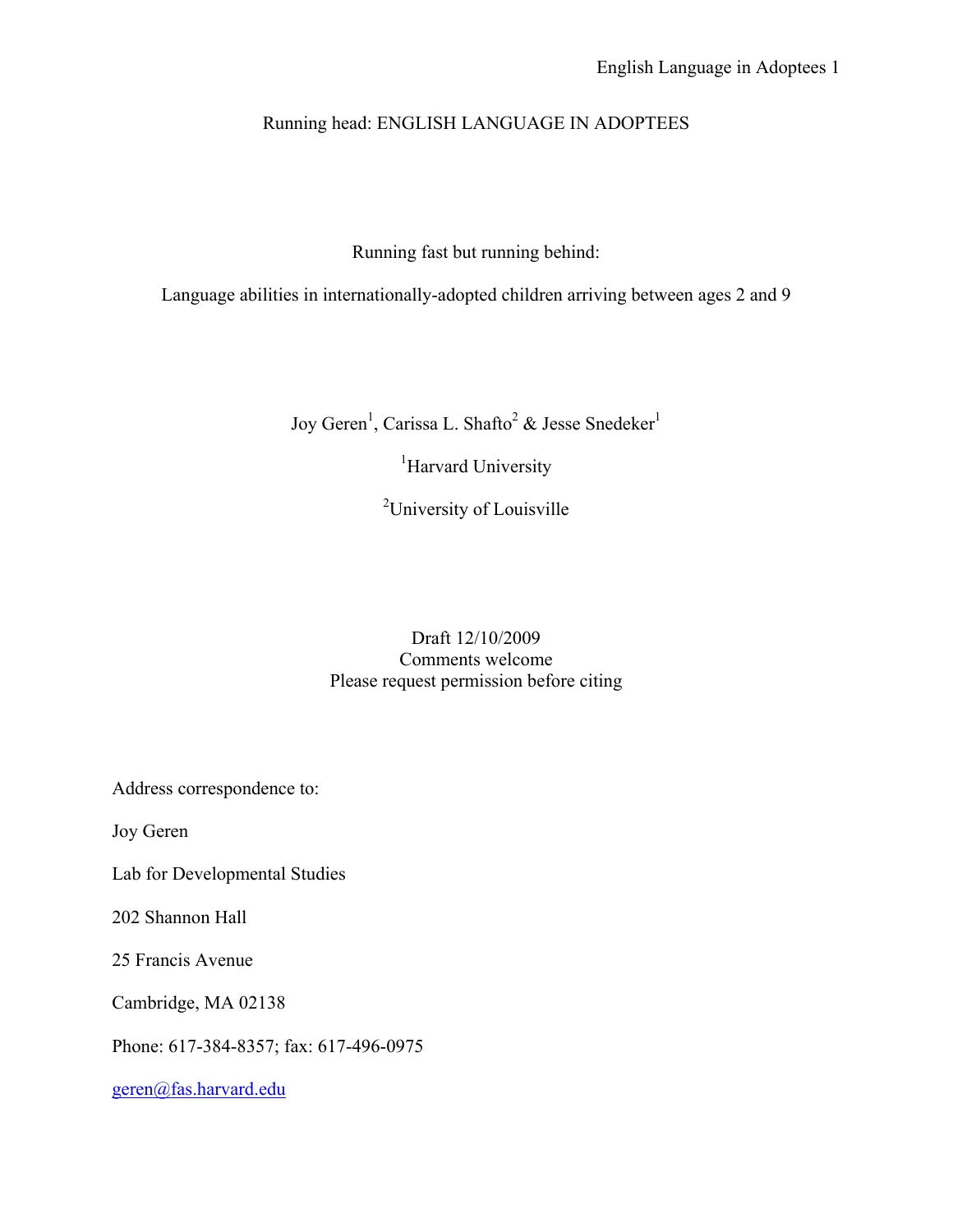#### Abstract

Internationally-adopted (IA) children are not typical ESL learners. Rather than becoming bilingual, they become English monolinguals and must rely entirely on English for communication and education. Purpose: To determine the pattern of English language development in IA children adopted after 2.5 years old. Method: This study describes the acquisition of receptive vocabulary (PPVT-III) and general language skills (DELV) of 78 children (aged 3.9-9.9 years) adopted from Asia and Eastern Europe. Children were also assessed on nonverbal cognitive abilities using the KBIT-II matrices section. Results: Language skills increased with time in the U.S. Children who were older at adoption acquired English more rapidly; however, they had greater initial delays relative to native speakers and thus took longer to attain proficiency. Nonverbal cognitive ability appeared to mitigate verbal performance, while educational placement was not significantly correlated with test scores. Half of the participants scored within one SD of the norm for their age on vocabulary (PPVT-III) and general language (DELV) measures after 2 years of English exposure. Conclusions: Results suggest that language difficulties become apparent sooner in IA children than in typical ESL learners. Evaluating English skills after no more than 2 years of exposure may be beneficial for early detection of problem areas.

**Keywords: international adoption, language development, vocabulary, adoption age effects, ESL**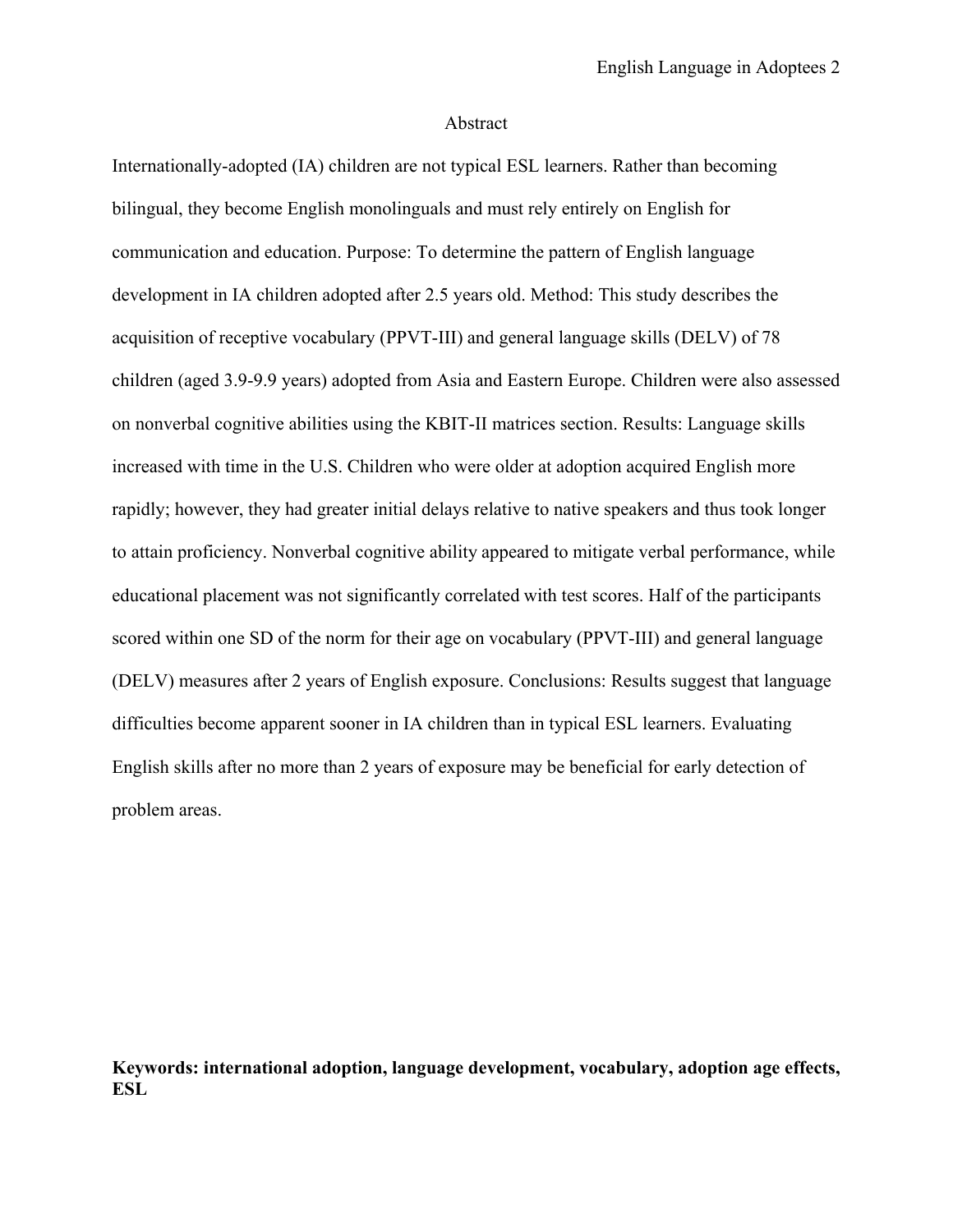#### **INTRODUCTION**

 International adoption has brought nearly 200,000 children into the U.S. over the past decade (U.S. Department of State, 2008). Most of these children arrive in the U.S. without any prior exposure to English and must learn English without assistance from anyone fluent in their native language. Some studies have demonstrated lasting differences between internationally adopted (IA) children and their non-adopted peers including neurological variations, attachment problems and lower school performance (*e.g*. Dalen, 2001; Nelson, Zeanah, & Fox, 2007; Tottenham *et al*., in press). However a number of studies have demonstrated that IA children adopted as infants and toddlers are able to master their new language– perhaps one area in which there isn't a lasting difference. A study by Roberts, Krakow and Pollock (2003) examined English performance in preschool age children who were adopted from China between the ages of 6 and 25 months. Eighty-five percent of the children scored in the normal range or above for their age, with 42 percent scoring above average on two or more of the tests. Glennen and Masters (2002) found similar rapid early progress in English with most children adopted prior to age two being near or at age level in English by the time they were three and a half years old. Another study (Scott, Roberts & Krakow, 2008) examined the written and oral language abilities of 7 and 8 year old children who were adopted from China before the age of two and found the majority of children to have skills at or above age level.

 Despite early adversity, most internationally adopted infants and toddlers are able to master English (but see Gauthier & Genesee, 2007). However, children entering the U.S. at preschool age or later are faced with even greater linguistic challenges. Older children have to learn more English than toddlers to reach the level of their native English-speaking peers and they often begin their formal education in English before they have fully mastered the language.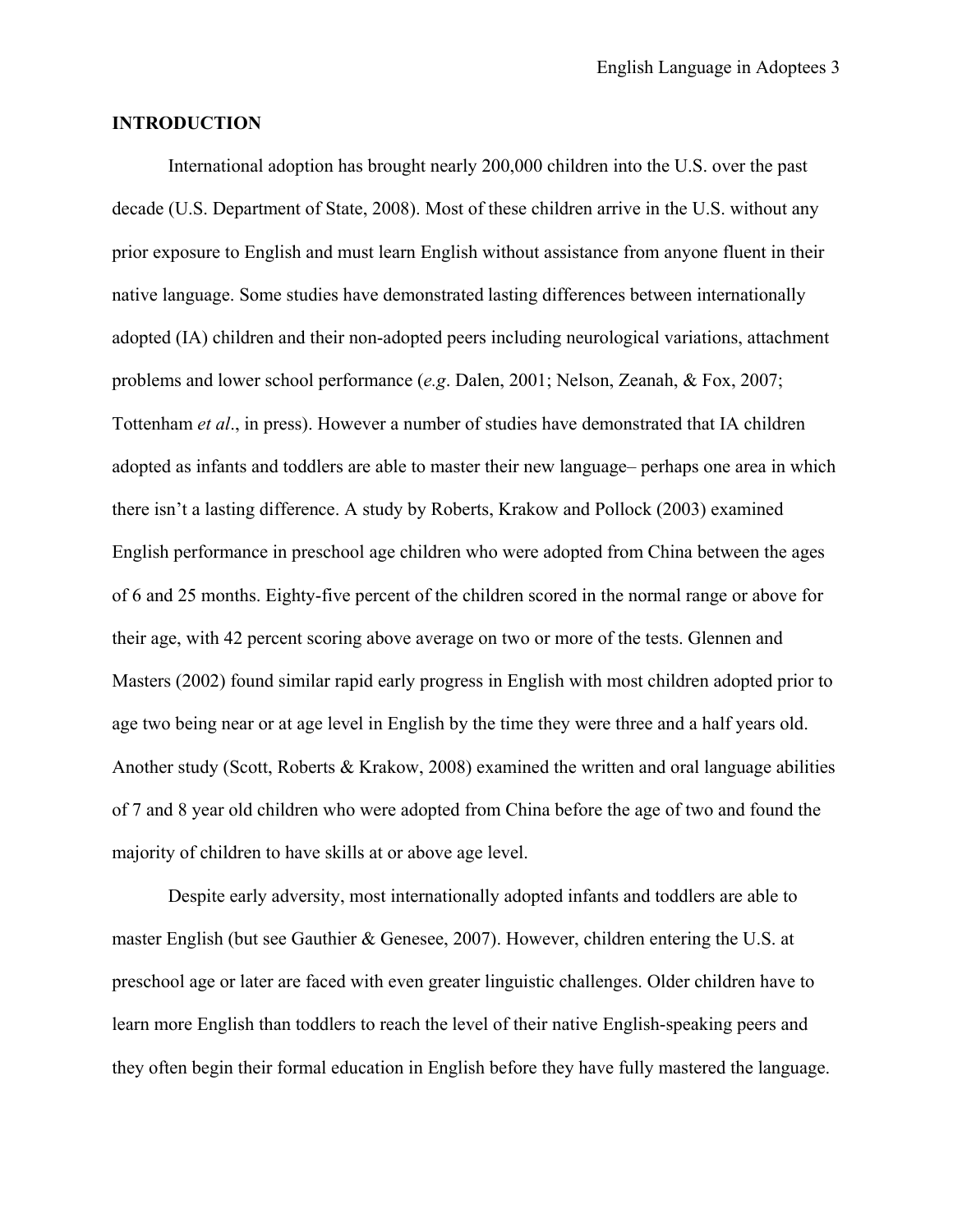This leads to questions of how to best support oral language development and academic achievement in this population. Their unique background makes evaluation difficult and may lead to questions of whether the children are progressing as expected given their background, or whether they could benefit from additional assistance. A first step toward addressing these concerns is to gain a better understanding of typical English language development in this population by documenting the progress of a group of older international adoptees.

 There is little research on the subsequent language development of children who are adopted after two or three years of age. In our previous work we examined the earliest stages of English acquisition in children adopted from China between 2;6 and 5;6 (Snedeker, Geren, & Shafto, 2007).Three to eighteen months after arrival, parents filled out the MCDI (Fenson *et al*., 1993) Words and Sentences form, and collected videotaped speech samples. We found that the IA children learned English much faster, but followed many of the same developmental shifts as the infant learners. Specifically, they initially learned a disproportionate number of nouns (like typical toddlers), and developed a more balanced lexicon over time.

The finding that these older IA children rapidly learned English is in line with results from studies of younger IA children (*e.g*. Glennen & Bright, 2005; Krakow, Tao, & Roberts, 2005; Pollock, 2005; Roberts *et al*., 2005). However, because the MCDI is designed to be used with children aged 16-30 months, it is not sensitive to more complex language skills. Thus, we do not know at what point (or if) these children attained age-appropriate proficiency in English. The present study seeks to expand our understanding of IA children's English language development by following them beyond the earliest stages to determine when and whether they attain English abilities on par with their native English-speaking peers.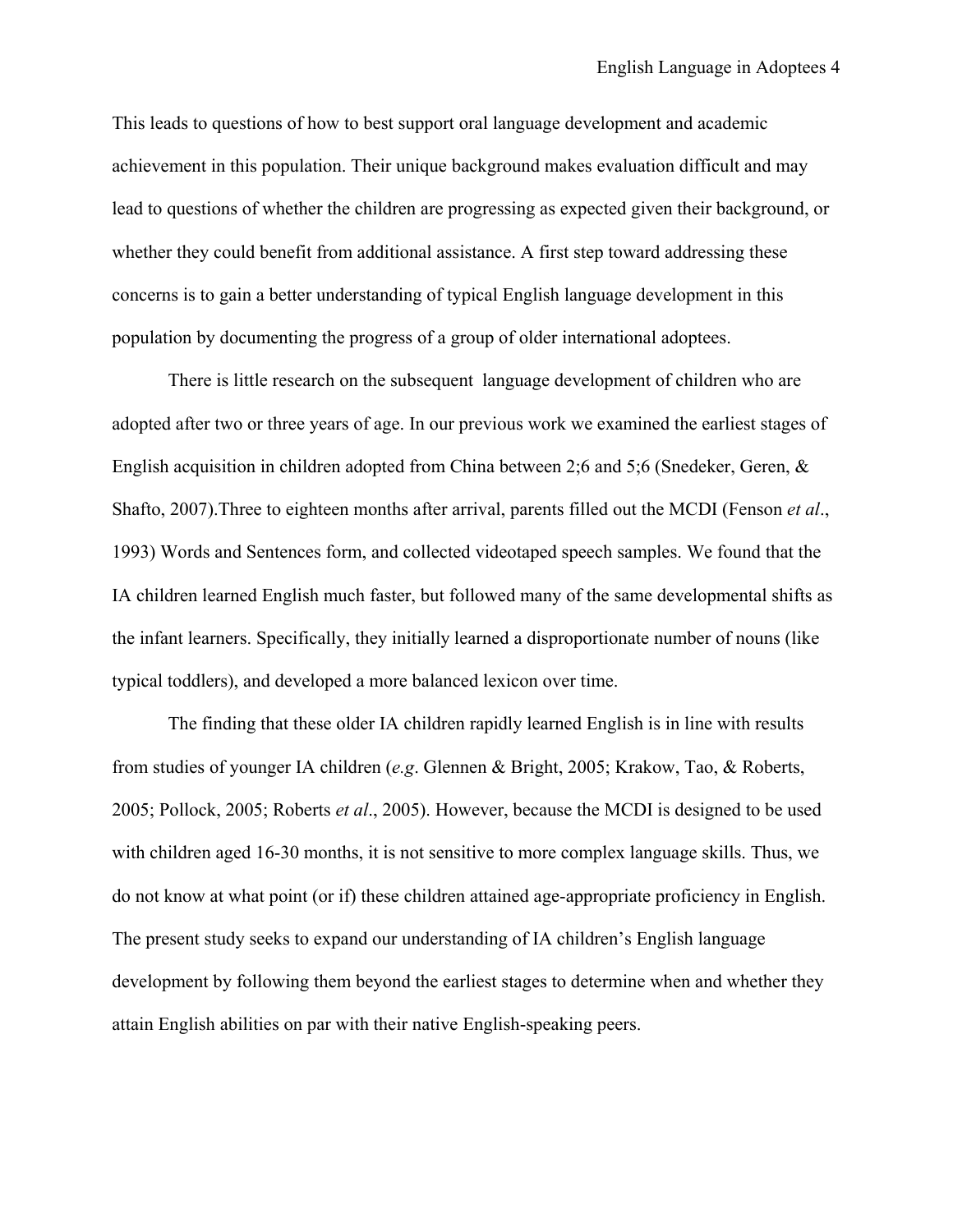IA children, like children who do not speak English at home, need a period of adjustment to the English language before they can fully benefit from classroom instruction presented in English. However, because IA children do not typically have another language to support their intellectual development outside of school, it is even more important that they quickly master their new tongue. The language abilities of IA children could have potentially vast effects on their education, as there is mounting evidence that oral language abilities are highly correlated with literacy abilities (*e.g.,* Ehri, 2004; Hirsch, 2003; McCardle, Chhabra, & Kapinus, 2008; Wagner & Torgesen, 1987).

Because adopted children have had little time to learn English, comparing their English language skills soon after arrival to those of native English-speaking children is likely to result in misclassifying many IA children as having a language delay. However, comparing them at that point to other English as a Second Language (ESL) learners wrongly assumes continued use of their first language. A recent systematic review of the literature on older IA children's English language development (Scott, 2009) concluded that an appropriate time to start assessing English language abilities relative to their chronological peers was after about 2 years in the U.S. While this review provides some insight into older IA children's trajectory, because the reviewed studies were based on small samples, more evidence is needed.

Additional documentation of the course of language progress in IA children who are becoming English monolinguals is needed in order to inform parents and educators as they try to determine whether a child needs special education services or simply additional time to master English. It may also help in making school placement decisions. Namely, in deciding whether placing a child at age level or with younger children, in an ESL classroom or a typical classroom (with or without pull out services) will be most beneficial to the child.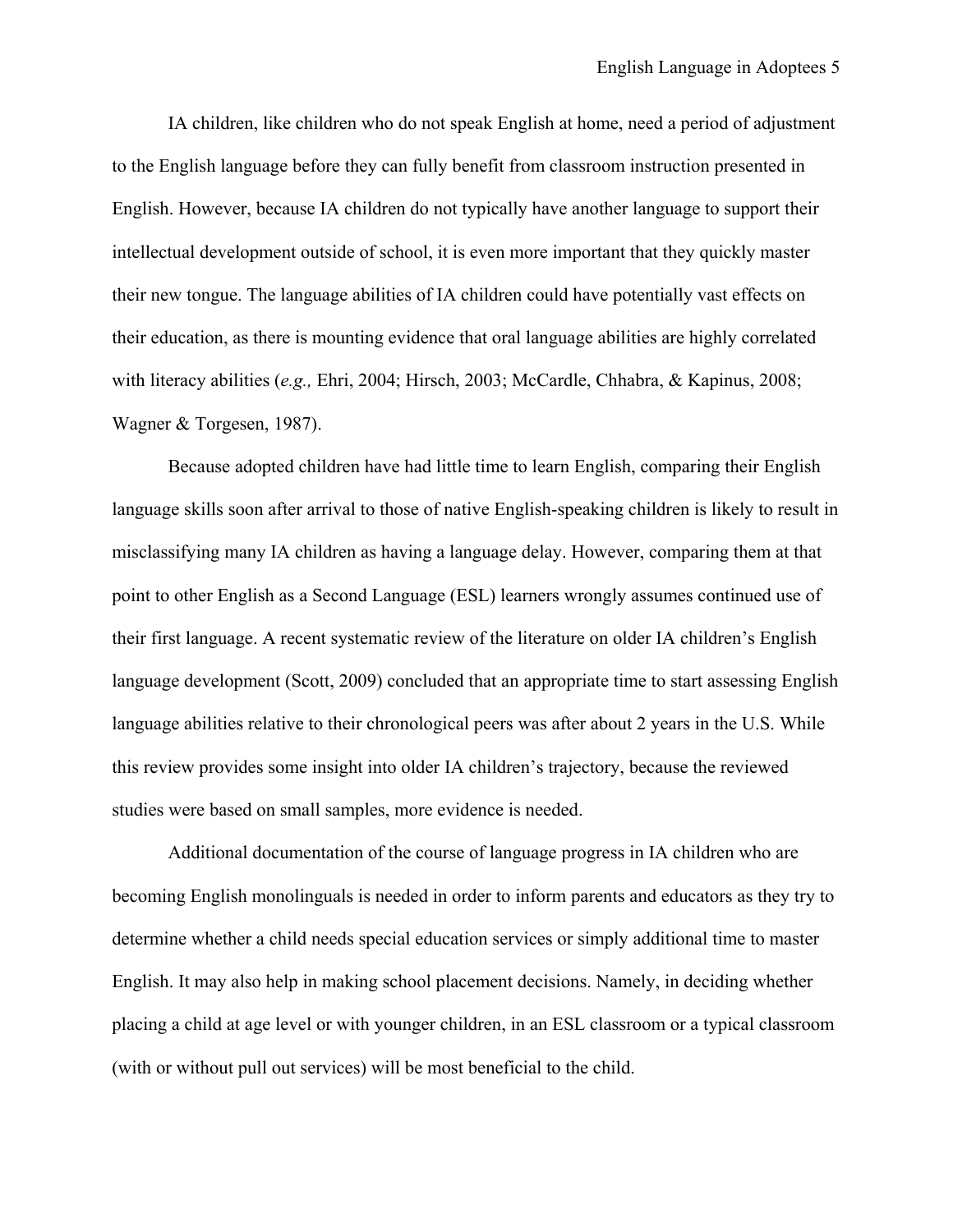This study examines English language development by testing the vocabulary and general English language abilities of children adopted from Asia and Eastern Europe. We begin to examine the influence of age at adoption and time in the U.S. on progress in learning English. Measures of nonverbal cognitive abilities from a standardized assessment of intelligence, and differences in pre-adoptive background including region of birth and history of institutionalization are also examined. A common concern for those working with this population is determining how long a child should be exposed to English before standard language assessments become appropriate. The present study begins to address this concern by examining how long after coming to the U.S. it takes IA children to achieve language scores in the typical range for their chronological age.

#### **METHOD**

#### *Participants*

Data are reported from 78 child participants<sup>1</sup> (42 female) adopted from Eastern Europe and Asia. The children ranged in age from 3.9 to 9.9 years (M=7.3, SD=1.7) at the time of testing and had been in the U.S. between 0.3 and 6.5 years (M=2.4, SD=1.7). Approximately half of the children (n=40) had been in the U.S. for less than 2 years. Age of arrival in the U.S. (AoA) ranged from 2.4 to 8.4 years (M=4.9, SD=1.8). All children were adopted by monolingual English speakers. Children were excluded from participation if they had been diagnosed with a sensory, motor, or developmental condition that could affect language development (*e.g*. hearing loss or Down syndrome). The children were adopted from Russia (n=31), Kazakhstan (n=16),

 1 Four additional children participated, but were excluded from analyses due to extensive exposure to an additional language  $(n=1)$ , scheduling problems that prevented completion of testing  $(n=2)$ , and a participant opting to discontinue participation (n=1).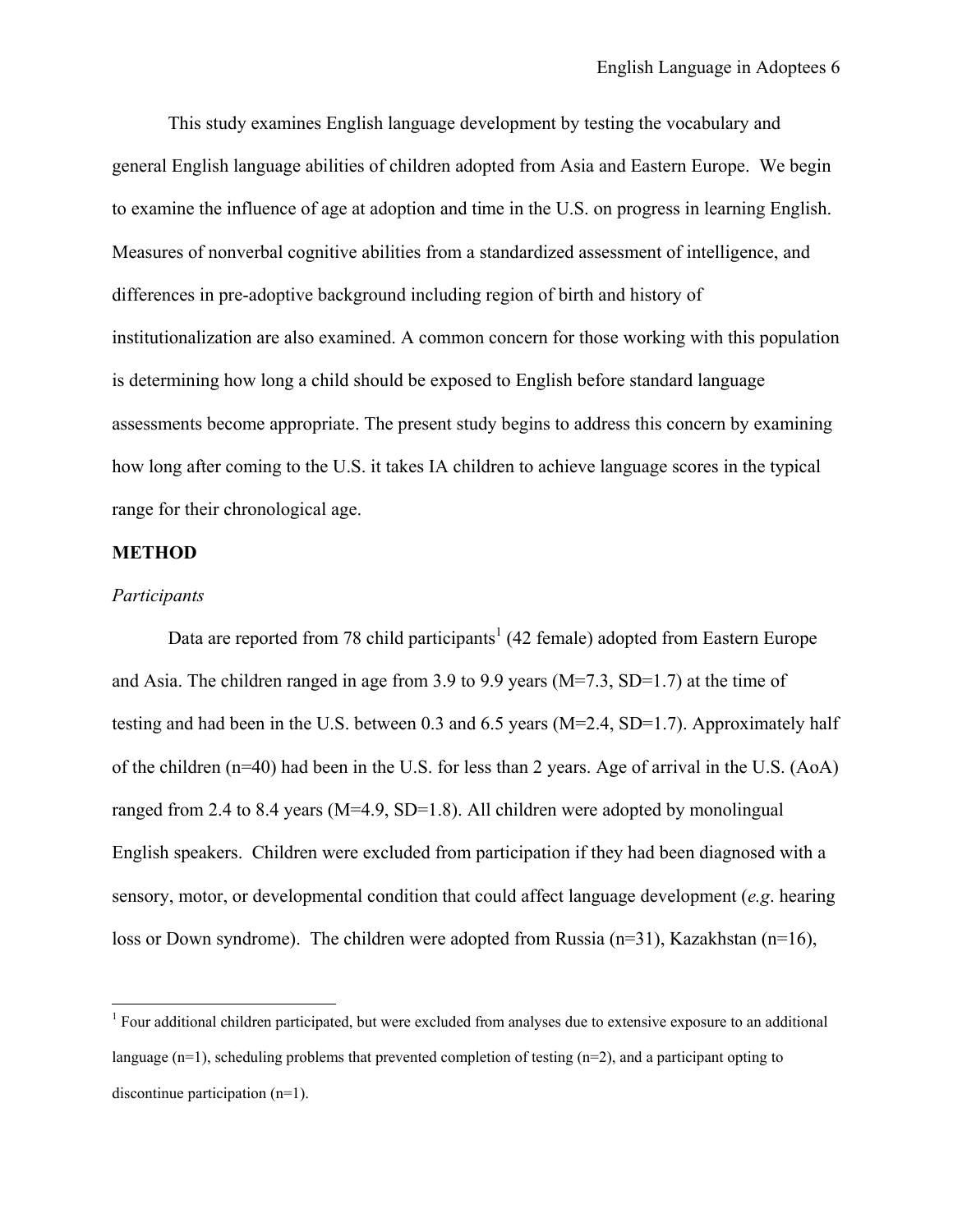China (n=18), India (n=11), South Korea (n=1) and Cambodia (n=1). Fifty-four children had no continued exposure to their native language, fifteen had less than two hours per week, and six children had between 2 and 10 hours a week of continued exposure. Continued language exposure came from friends, caregivers, or instruction in the child's native language. Only two of these children were reported to use more than 50 different words or combine words in their native language at the time they participated in this study, suggesting that they had become functionally monolingual English speakers despite some continued exposure to their birth language. The remaining three children had been in the U.S. for less than a year and were adopted as part of sibling groups. Their parents reportedt that they used their native language with their siblings at a decreasing rate over time.. See Table 1 for full details of AoA, country of origin and time in the U.S.

Seventy-four participants were living in an orphanage at the time of adoption. Time in institutional care ranged from 0.3 to 8.1 years (M=2.9, SD=1.6). Forty-nine of those children were with their birth family beyond early infancy (range 0.8-6.4 years, M=2.8, SD=1.7) and eight had spent time in both foster and institutional care. The remaining four children were placed in foster care in infancy and never spent time in an orphanage.

------------------------------------------------------------------

Insert Table 1 about here

------------------------------------------------------------------

Participants were primarily recruited through national adoption support groups (*e.g.* Families for Russian and Ukrainian Adoption). The groups posted information about the study in their newsletters and on their web sites. Additional families were recruited through a national adoption agency specializing in international adoptions and yahoo adoption support groups. In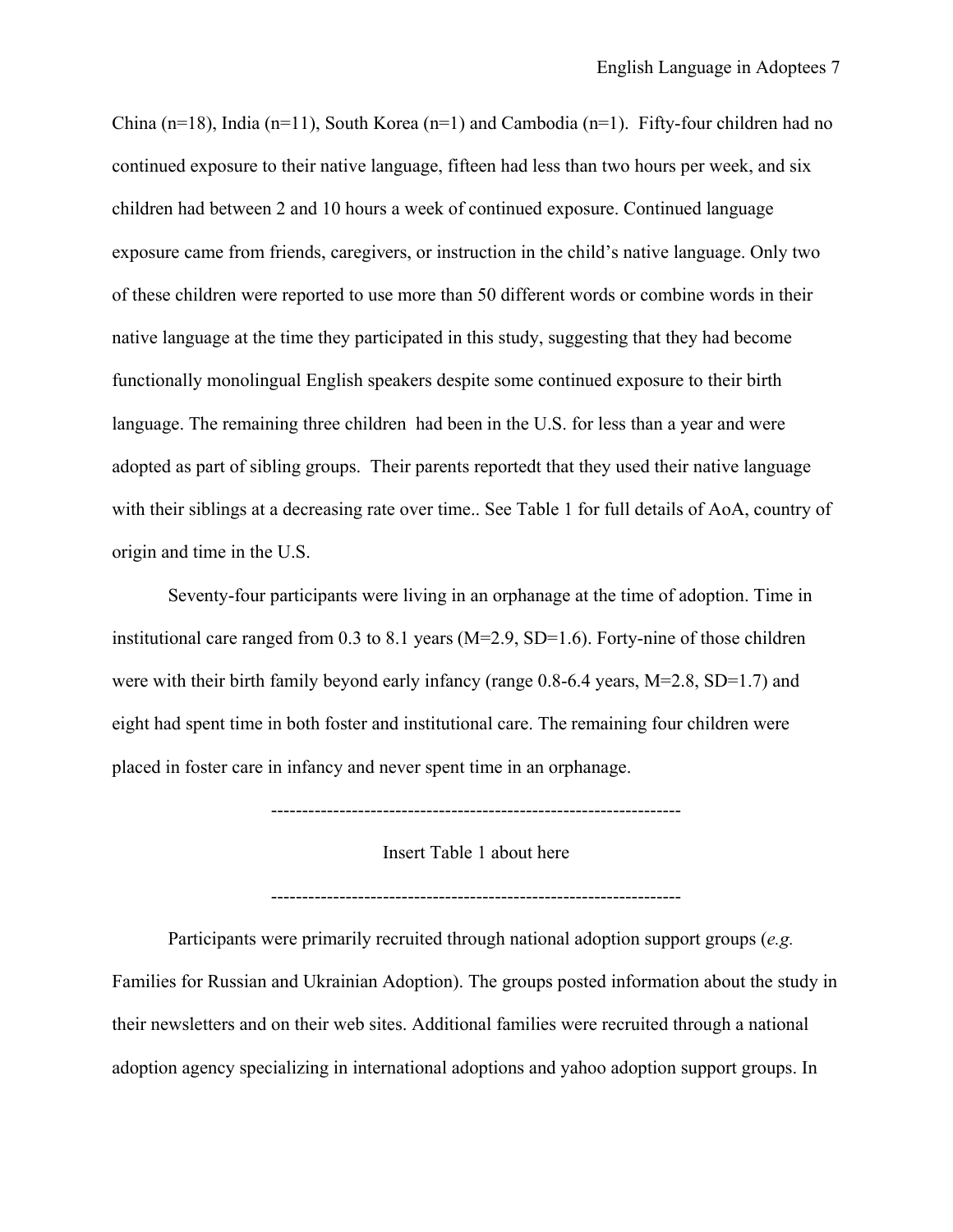order to insure confidentiality, the adoption agency sent a mailing to the parents of all children who appeared to meet the study's criteria, with information about contacting the researcher in order to participate.

#### *Materials*

Two standardized English language measures were used. The Peabody Picture Vocabulary Test-III (PPVT-III; Dunn & Dunn, 1997) was administered as a test of receptive English vocabulary. General English language abilities were assessed using the Diagnostic Evaluation of Language Variation (DELV; Seymour, Roeper, & de Villiers, 2005), a broad test of syntactic, semantic, pragmatic and phonological development. Analyses focused on the syntax, semantics, and pragmatics sections which contribute to the total language composite score. The phonology section was analyzed separately.

Children's nonverbal cognitive abilities were assessed using the matrices section of the Kaufman Brief Intelligence Test-II (KBIT-II NV; Kaufman & Kaufman, 2004). We chose not to use the verbal section of the test, as we wanted a cognitive assessment that was independent of English language ability.

Since one of our measures was only suitable for children under age 10 (DELV), children who entered the U.S. later in childhood could only be tested within their first few years postadoption, while children who entered as preschoolers could be tested as much as 7 years after arriving in the U.S. This resulted in a strong negative correlation between AoA and time in the U.S.  $(r=-.54, p<.001)$ , which was controlled for in the analyses.

Parents completed a background questionnaire to document early language experience, pre-adoptive living situations, physical health parameters, and information about the child's school placement in the U.S.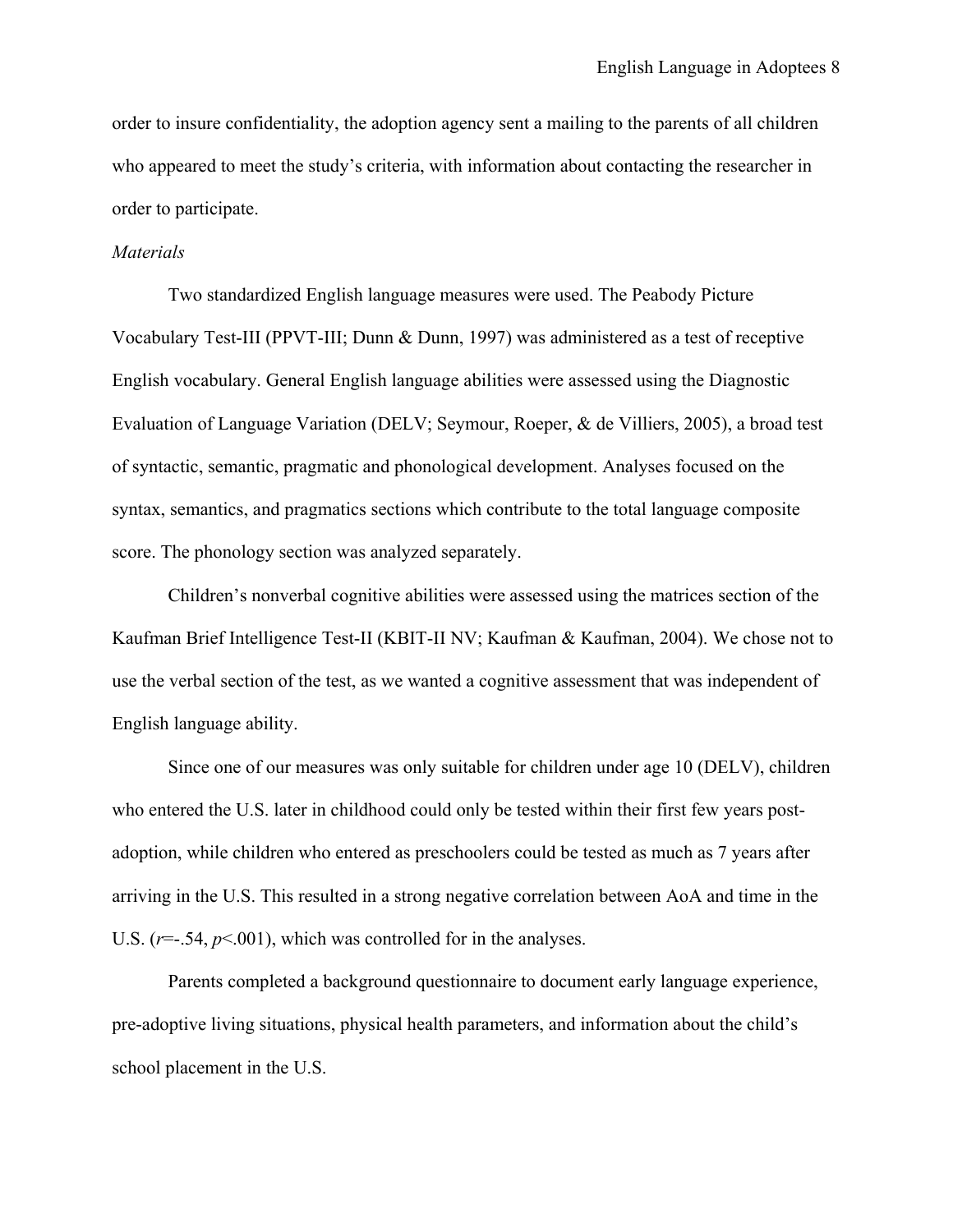#### *Procedure*

 Assessments were administered according to standard procedures. Each participant's testing lasted between 2 and 4 hours and was conducted over one to three sessions Participants were recruited from across the United States and were tested in our lab, their homes, or a hotel suite. In all cases testing was done in a quiet room with minimal distractions.

#### **RESULTS**

Because IA children have delayed exposure to English, we hypothesized that they might be behind their chronological peers in English language abilities. Overall, children performed well on the measures, particularly given the relatively short duration of English exposure for many of them. On the PPVT-III the mean standard score (SS) was within one standard deviation of normal (M=85.2) and performance on the DELV yielded a mean SS in the low average range (M=79.7). This was largely a result of the low scores obtained by the children adopted at the oldest ages who had been in the U.S. for the least amount of time. Specifically, twenty of the children were adopted over age 6 and had been in the U.S. for less than 2 years. Their mean SS on the PPVT-III was 71.6 and their mean DELV SS was 65.5. When these children were excluded the group means increased to 90.0 and 82.0 on the PPVT-III and DELV respectively. See Table 2 for the full list of descriptive statistics on all of the measures.

------------------------------------------------------------------

Insert Table 2 about here

------------------------------------------------------------------

To understand these scores and how they changed over time, we conducted three kinds of analyses: a preliminary analysis exploring whether language skills depended on country of origin, stepwise regressions to examine the predictors of English language ability, and a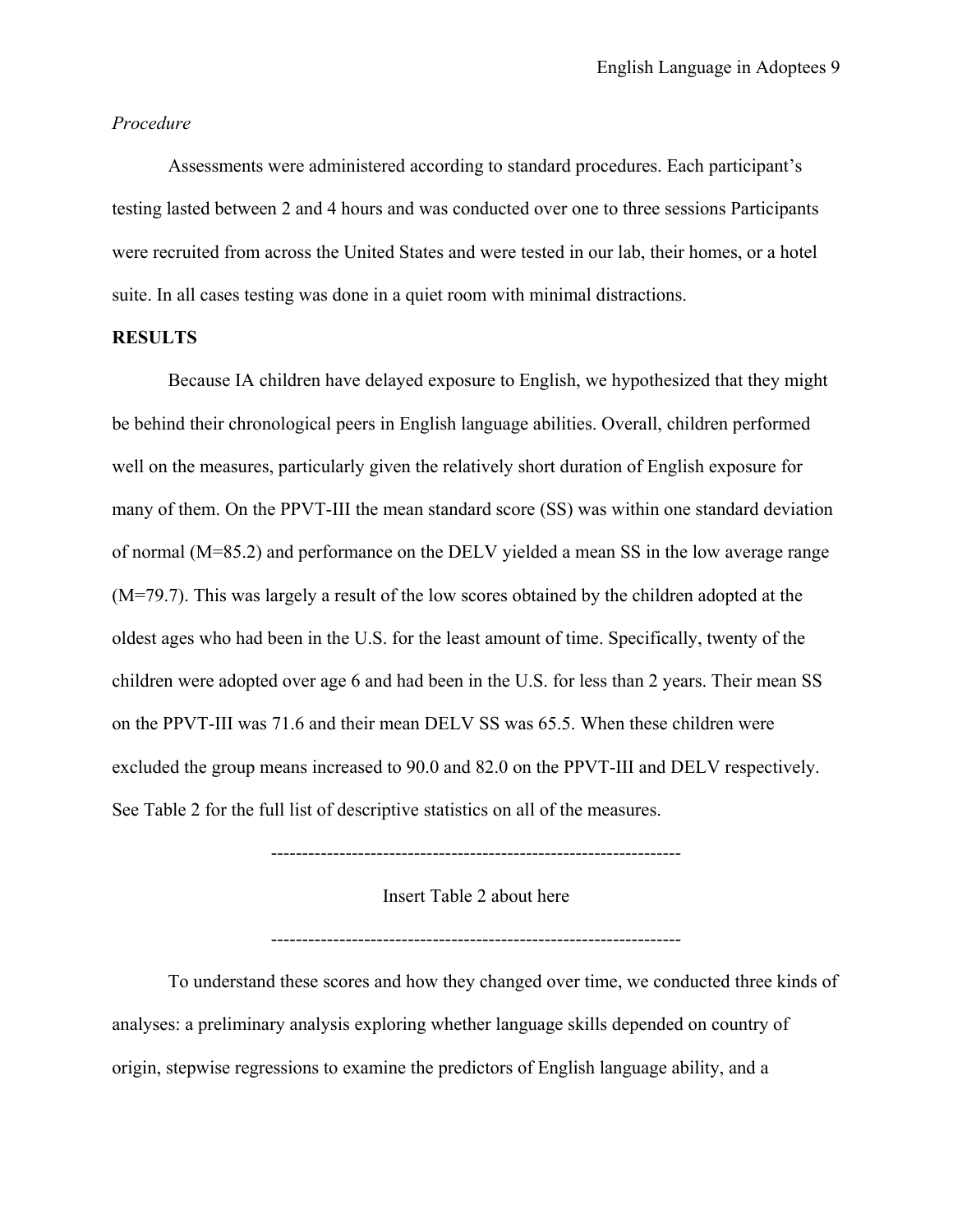categorical analysis examining the proportion of children who had achieved age-appropriate English language skills. We then conducted analyses to explore the effects of educational placement on children's performance.

#### *Effects of Origin*

First the effects of language/area of origin on English language abilities were examined. This was motivated by: higher rates of alcohol consumption in Eastern Europe and the consequential concerns about prenatal alcohol exposure in this population; the rarity of foster care in Eastern Europe relative to Asia (4% of our Eastern European participants and 32% of our Asian participants spent time in foster care). In addition, we were motivated by previous findings that found significant differences in the cognitive and motor development of children adopted from China, East Asia, and Russia (*e.g.* Pomerleau *et al.,* 2005). Participants were divided into 2 groups: a Russian-speaking group of 47 children (41 Russian monolingual and 6 bilingual in Russian and a second language) from Eastern Europe (Russia and Kazakhstan), and a heterogeneous Asian group comprised of the remaining participants<sup>2</sup>. The Asian group included children with backgrounds in Mandarin, Cantonese or some other Chinese dialect (n=18), Marathi, Hindi, Bengali, or Tamil (n=11), Korean (n=1) and Khmer (n=1). Nine of the children were bilingual prior to arriving in the U.S. and many are suspected to have learned a distinct regional dialect rather than the "official" language of their birth country.

In a stepwise regression, after AoA ( $R^2 = 0.513$ ,  $p \le 0.001$ ) and time in the U.S. ( $R^2 = 178$ , *p*<.001) were removed, Eastern European compared to Asian origin was not a significant

<sup>&</sup>lt;sup>2</sup> Additional analyses were conducted excluding the children adopted from India (N=11), in order to check for effects of native language more specifically. Because the results of this analysis did not change  $(R^2 = 0.0, p > 10;$  $R^2 = 0.00$ ,  $p > 0.10$ ; PPVT-III and DELV respectively), the Indian adoptees were combined with other Asian adoptees.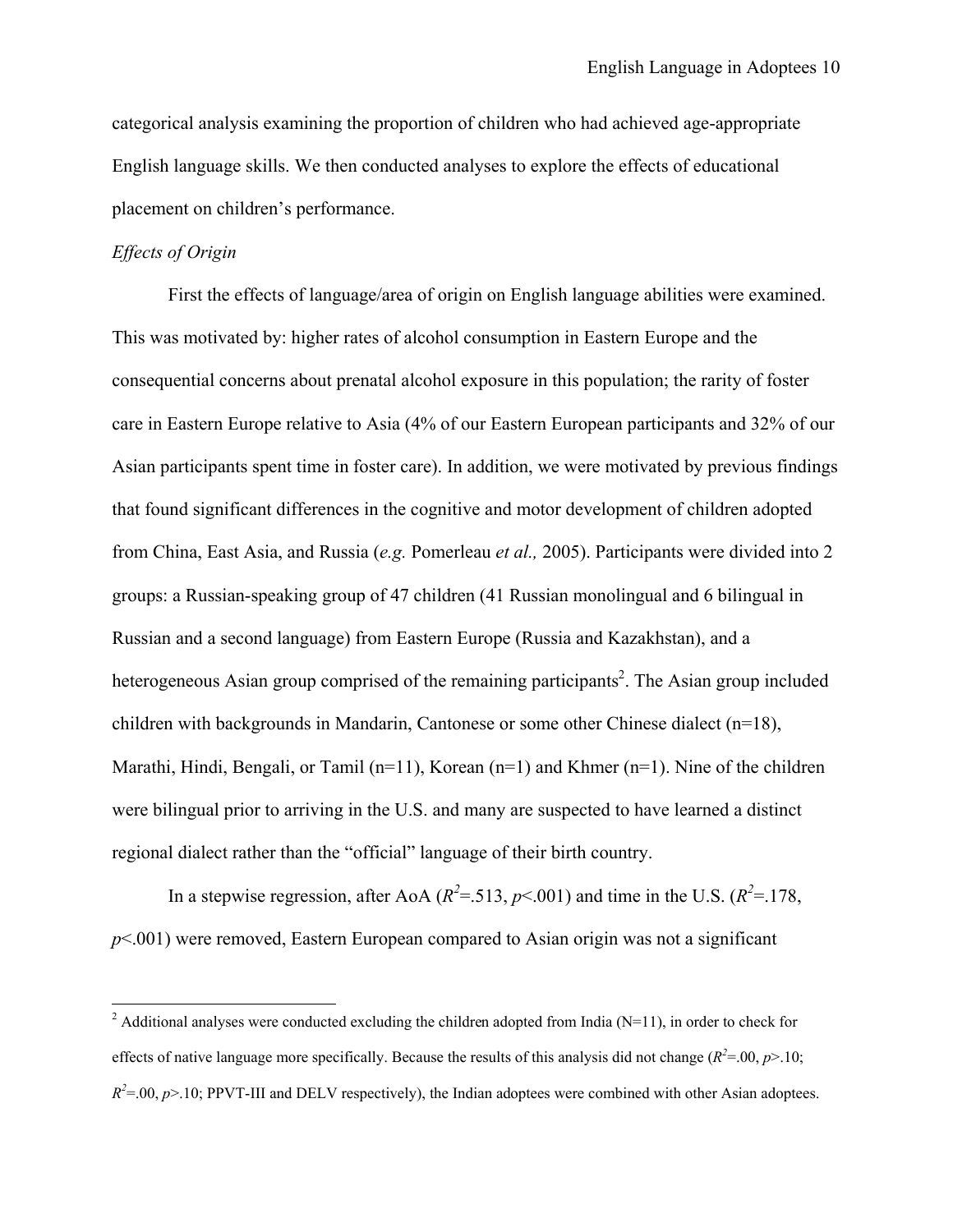predictor of PPVT-III raw score (receptive vocabulary;  $R^2 = 0.0$ ,  $p = .79$ ). Similarly for DELV raw score (broad oral language ability), after time in the U.S.  $(R^2 = 262, p < 001)$  and AoA  $(R^2 = 395,$  $p$ <.001) were removed, origin was not a significant predictor ( $R^2$ =.01,  $p$ =.18). In a direct comparison the groups also did not differ on KBIT-II NV SS  $(t_{(76)}=1.14, p=.26)$ . Further analysis of the role played by region/language of origin was impractical due to the small size and heterogeneity of the sample. Thus all participants were combined for the remaining analyses. *Effects of Nonverbal Cognitive Ability* 

Next we examined children's nonverbal cognitive performance as measured by the KBIT-II NV. Standard scores ranged from 65-124 (M=93.3, SD=15.2), with one third of the group falling more than one standard deviation below the mean for their age. This is more than twice the percentage expected in a typical population. However, in a stepwise regression, AoA (*p*=.941) and time in the U.S. (*p*=.381) were both non-significant predictors of KBIT-II NV SS. This suggests that children's nonverbal cognitive abilities were not significantly affected (positively or negatively) by the amount of time they had spent in the U.S., or the age at which they were adopted (at least within the ranges of our sample).

#### *Performance on the PPVT-III*

Regression analyses were conducted in order to examine performance on the PPVT-III. First we entered time in the U.S. and AoA into the regression. Both of these variables were predictive of PPVT-III raw vocabulary score  $(R^2 = 513, p < 0.01; R^2 = 178, p < 0.01$ , respectively). After removing those variables, KBIT-II NV SS accounted for a significant amount of additional variance  $(R^2 = .047, p < .001)$ . Regression analyses were also conducted with PPVT-III SS. Again time in the U.S. and AoA were entered first and both were significant  $(R^2 = 0.046, p \le 0.001;$  $R^2 = 0.406$ ,  $p < 0.01$ , respectively) and once those variables were removed, KBIT-II NV SS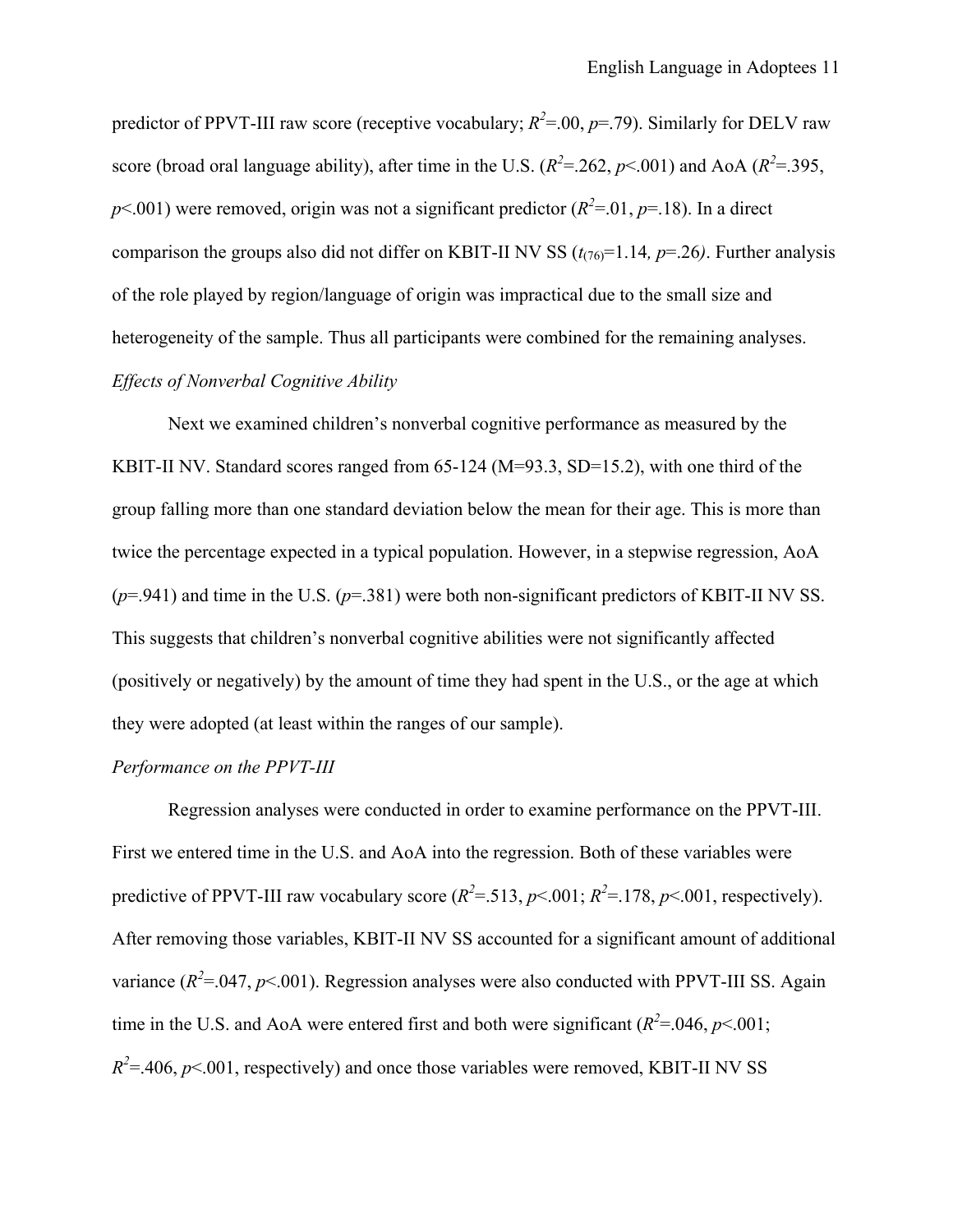accounted for a significant amount of additional variance  $(R^2 = 0.093, p \le 0.001)$ . This means that children who were older at the time of adoption acquired vocabulary more rapidly; however, they still require longer to attain age-appropriate language skills than children adopted at younger ages because they have more total vocabulary to acquire in order to be proficient. Additionally, children learn more English vocabulary the longer they are in the U.S., and children who have been in the U.S. longer have made more gains relative to their peers. General cognitive ability also played a role in the pace of acquisition with higher KBIT-II NV SS being associated with both raw and standardized vocabulary scores.

#### *Performance on the DELV*

Regression analyses were conducted in order to examine children's oral language abilities, as assessed by performance on the DELV. Time in the U.S. and AoA were entered into the regression first, and both were significantly predictive of DELV raw score  $(R^2 = 262, p < 001)$ ;  $R^2 = 0.395$ ,  $p \le 0.001$ , respectively). Once those variables were removed, KBIT-II NV SS accounted for a significant amount of additional variance  $(R^2 = 0.050, p < 0.001)$ . Regression analyses were also conducted with DELV SS. Again time in the U.S. and AoA were entered first, but only time in the U.S. was significant  $(R^2 = 0.205, p \le 0.01)$ . Once those variables were entered, KBIT-II NV SS accounted for a significant amount of additional variance  $(R^2 = 105, p < 001)$ .

As with the PPVT-III, these results suggest that children adopted at older ages learned broad oral language abilities (as measured by the DELV) faster than younger adopted children. However, when examining SSs we found no difference in how fast they attained proficiency relative to younger adoptees. This suggests that children adopted at younger ages were not necessarily more likely to have age-appropriate DELV SSs. Additionally, results suggest that children improve in English language ability the longer they are in the U.S., and children who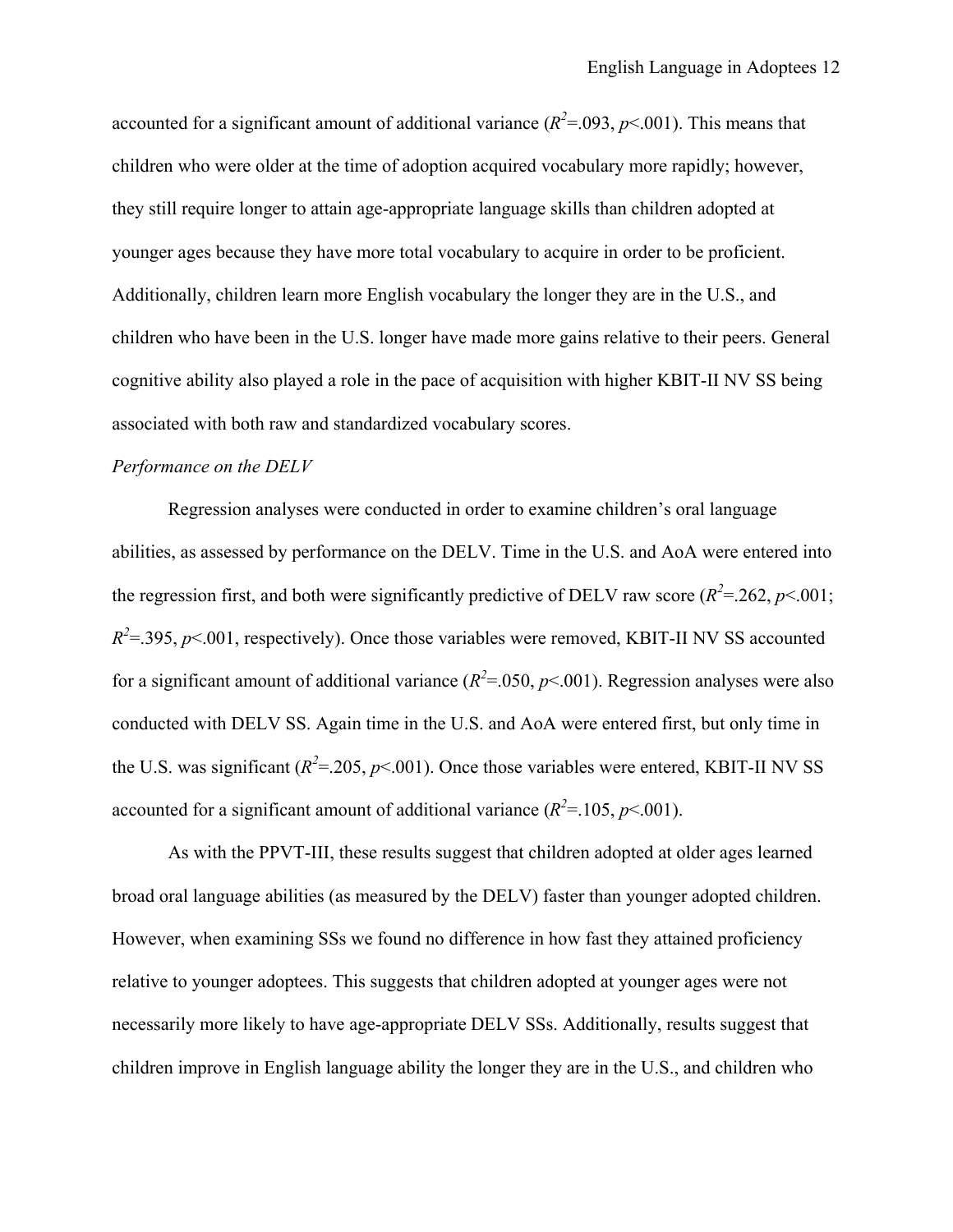have been in the U.S. longer are more likely to have attained English proficiency. Higher scores on the test of general cognitive ability (KBIT-II NV SS) were associated with both higher level of linguistic achievement (raw scores) and better performance relative to age-based expectations (standard scores). See Table 3 for full set of regression statistics.

------------------------------------------------------------------

Insert Table 3 about here

------------------------------------------------------------------

#### *DELV Phonology Results*

The DELV phonology score is based on the production of 25 consonant clusters produced during a sentence repetition task. This task does not penalize based on accent; an item is only scored as incorrect if one or more phonemes in the scored cluster is deleted, added, or replaced. Overall the children did quite well on this task with 44% of the children achieving perfect scores. The mean score was 22.2 (SD 4.5). Five children scored greater than 2.5 standard deviations below the group mean; these include the 3 youngest children in the study as well as 2 whose scores cannot easily be attributed to age or recent arrival in the U.S. These five children were removed from additional analyses.

 Analysis of the remaining participants' scores revealed no correlation between time in the U.S. and Phonology score  $(r=.05, p=.67)$ . A stepwise regression revealed a significant effect of current age on Phonology score ( $R^2$ =.208,  $p$ <.001) but no significant effect of Origin ( $R^2$  <.001, *p*=.20).

 This is far from a complete measure of pronunciation in this population. However the lack of relationship between Phonology scores and time in the U.S. suggests that IA children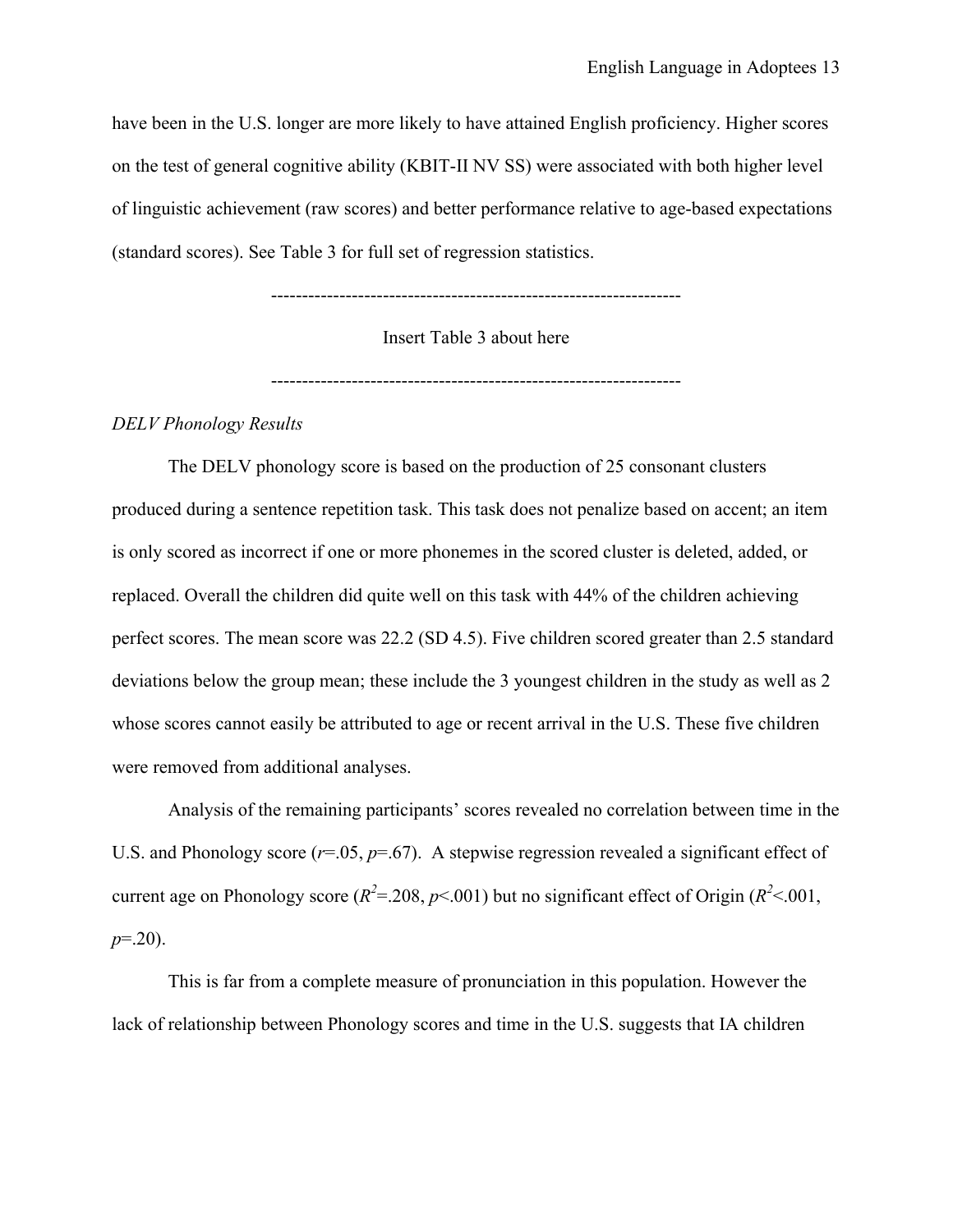who have severe pronunciation problems should be assessed by a speech and language pathologist, as this is not a typical part of the English learning process.

#### *Proficiency Analyses*

The rate of below-average KBIT-II NV scores posed a problem for determining which children had attained proficiency in the English language. A criterion of achieving a SS in the average range (within one SD or better) makes sense for children with normal nonverbal cognitive abilities, but not for those with generally depressed cognitive skills. To address this issue we set two levels of criteria for defining a child as having attained English language proficiency.

The first criterion, mentioned above, required a child's DELV language and PPVT-III vocabulary SSs to fall within one standard deviation of the mean for their age (or higher). None of the children tested less than one year post-adoption  $(n=15)$  were at age-level (SS of 85 or higher). However, 24% of participants tested in the first 12-23 months in the U.S. (n=25), 36% of those tested in the first 24-35 months ( $n=14$ ), and 50% of those tested 3 or more years postadoption (n=24) had attained age-appropriate English proficiency on both the DELV and the PPVT-III.

The second criterion considered children with a below-average KBIT-II NV SS (more than 1SD below the mean) to have attained proficiency in English if there was no significant difference between their KBIT-II NV SS and their language scores, or if language scores exceed KBIT-II NV scores, indicating that they are performing at least as well on the linguistic tasks as on a general cognitive task. Paired *t*-tests found that in the group of 13 children with belowaverage KBIT-II NV SS and 2 or more years of experience with English, DELV scores did not differ significantly from general cognitive scores  $(t_{12})$ =.50;  $p$ <.62) and PPVT-III scores were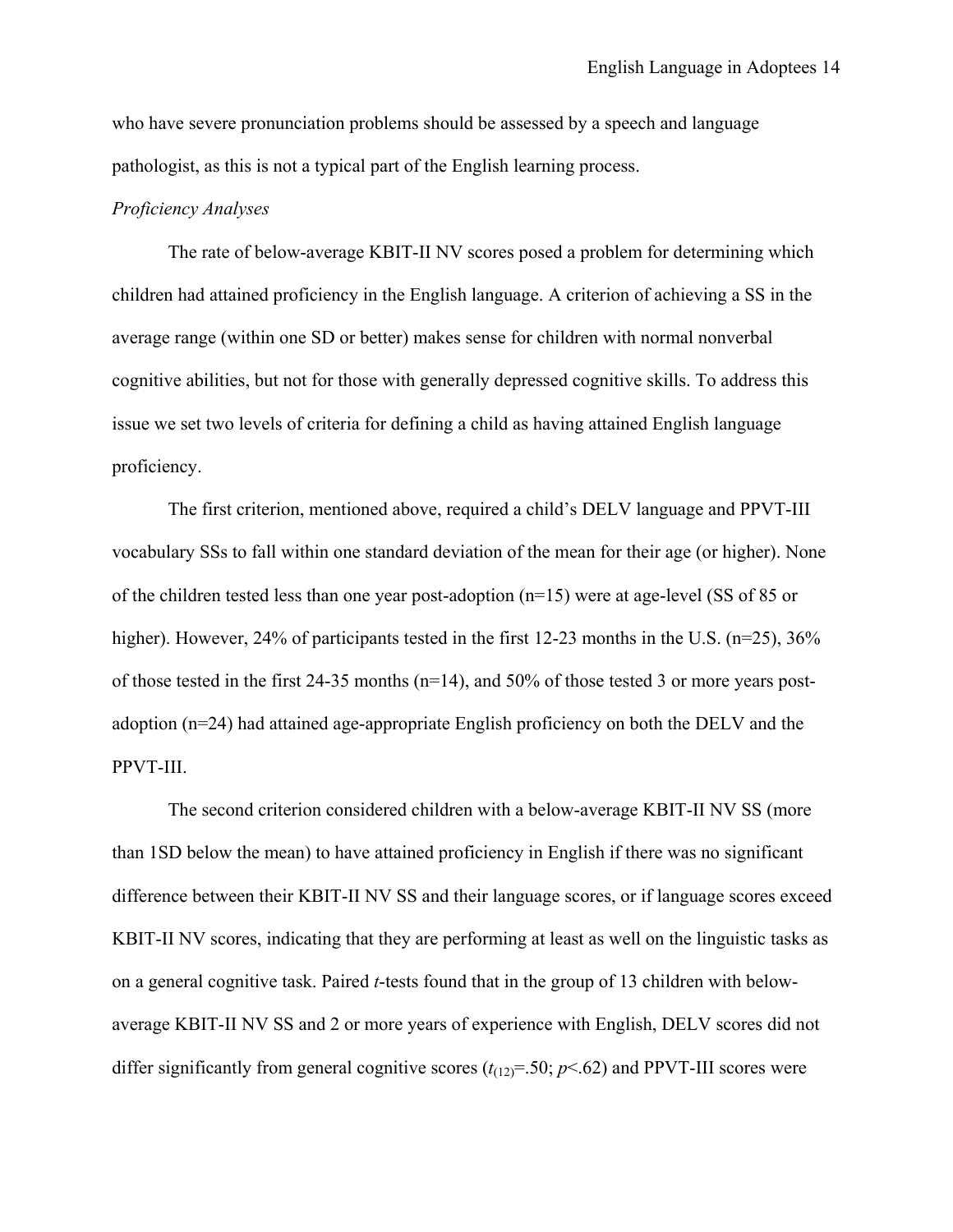marginally higher than general cognitive scores  $(t_{(12)}=2.15; p=.053)$ . While Table 4 illustrates that few children with low KBIT-II NV SSs had attained English proficiency based on their chronological age, relative to the level of their nonverbal cognitive ability these children are mastering both vocabulary and general English skills.

Overall, we found that after 24 months or more in the U.S., children with average or above-average nonverbal cognitive abilities were more than twice as likely to be at age-level in vocabulary, and more than four times as likely to be at age-level in general English language abilities than children with below-average nonverbal cognitive abilities (see Table 4). However, when children who have below-average KBIT-II NV SSs are evaluated using criterion for proficiency that is adjusted based on their KBIT-II NV SS, we find that the majority of kids in both groups achieve proficiency in English during their first few years in the U.S.

------------------------------------------------------------------

Insert Table 4 about here

------------------------------------------------------------------

#### *Effects of Education Placement*

To determine whether school placement was related to nonverbal cognitive skills we examined all of the children in the sample who were school aged at the time of testing. Analyses were based on the 67 children aged 5 years or older for whom grade level information was available. A logistic regression was used to predict grade-level placement from KBIT-II NV SS level (normal or below-average). A child's KBIT-II NV SS level was a significant predictor of grade-level placement, such that having a KBIT-II NV SS of 85 or above increased the odds of being placed at grade level by a factor of 3.55 (*p*<.05). In an additional logistic regression KBIT-II NV SS level was not a significant predictor of whether or not a child was receiving special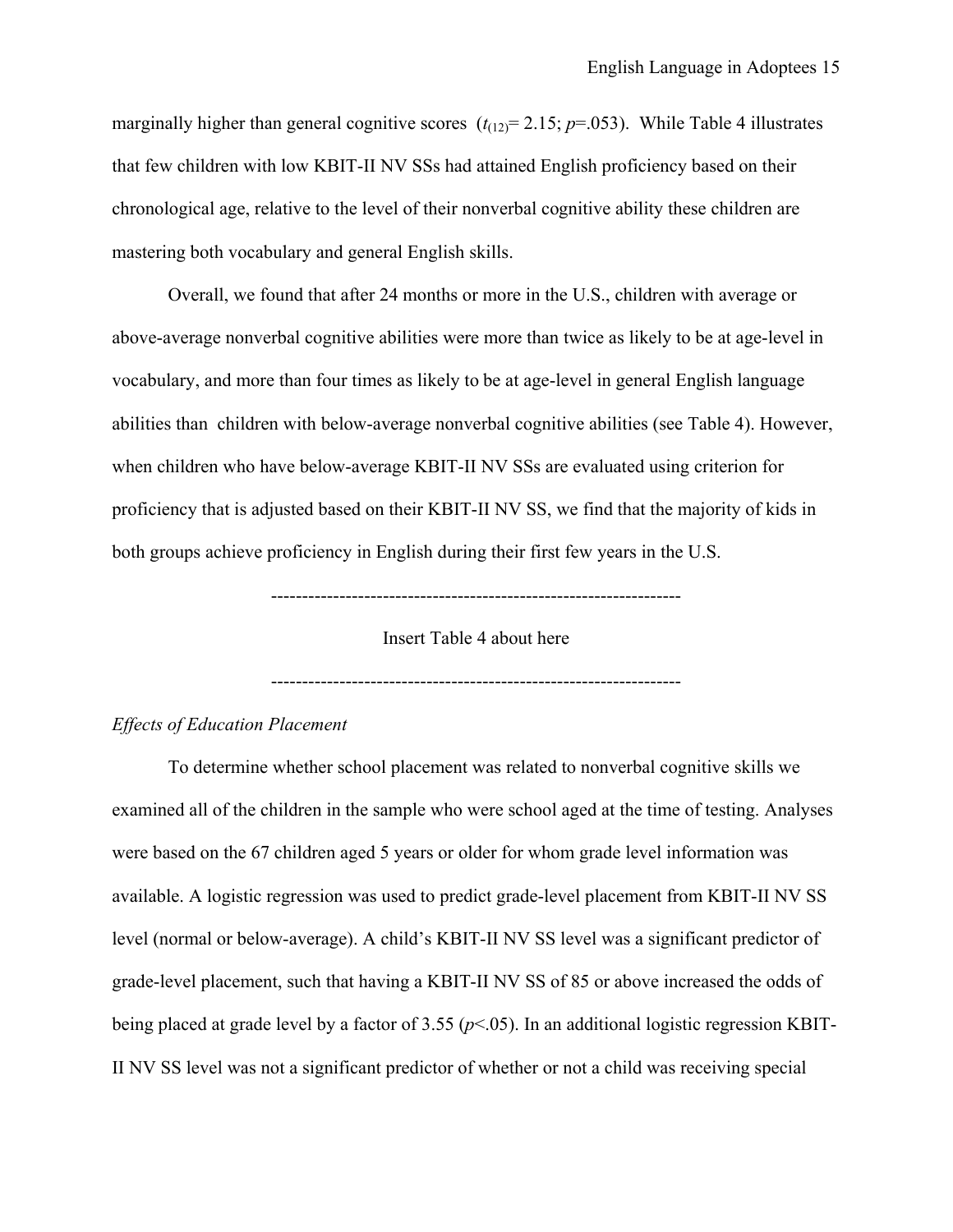language services  $(p=127)$ . Table 5 shows the grade placement and language-related special education services of this sample.

------------------------------------------------------------------

Insert Table 5 about here

------------------------------------------------------------------

Educational placements were then examined for the  $36<sup>3</sup>$  children who had been in the U.S. for at least 2 years. Two factors were considered: whether the child was placed in school based on chronological age and whether the child was currently receiving any language-related special education services (including speech and language therapy or ESL). A logistic regression was used to predict grade-level placement from PPVT-III SS level (normal or below-average). PPVT-III SS level was not a significant predictor of grade-level placement (*p*=.283) or whether or not a child was receiving special language services (*p*=.085). Additional logistic regressions were conducted with DELV SS, which was also not significantly predictive of children's gradelevel placement ( $p=506$ ) or whether or not a child was receiving language services ( $p=0.638$ ).

All of the 27 school-aged participants who had been in the U.S. for less than two years were receiving some sort of special language service, most commonly ESL (n=23). Sixty percent (n=24) of the school aged children who had been in the U.S. for more than two years were still receiving special services. Reading  $(n=8)$ , ESL  $(n=7)$ , and speech therapy for articulation  $(n=9)$ were the most common services reported.

#### *Summary*

<u>.</u>

 $3$  Two additional children were excluded from the analysis because they were in non-graded school programs or did not provide this information.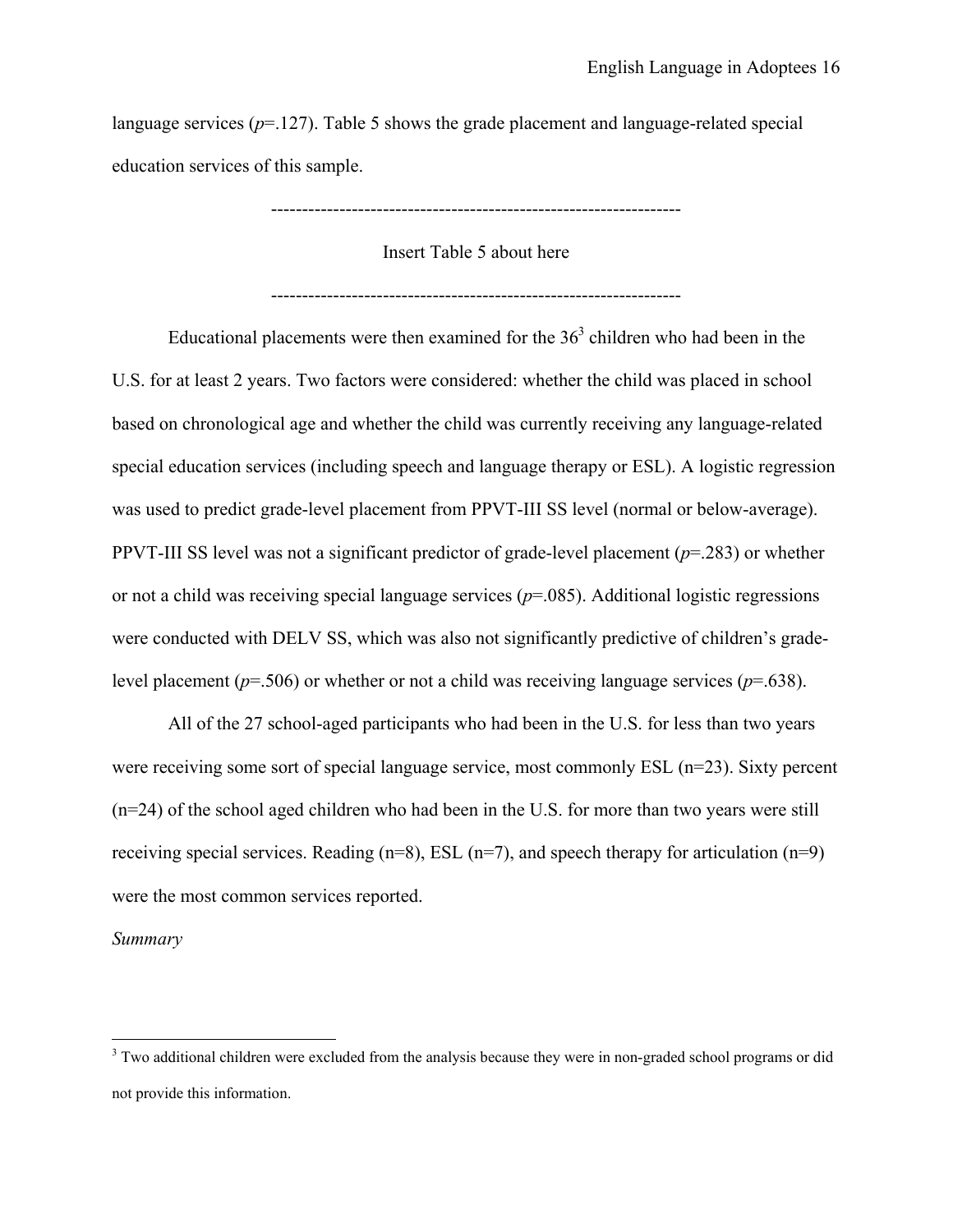Our pattern of vocabulary results suggests that children who were adopted at older ages acquired English vocabulary more rapidly than younger adoptees. Since older adoptees have more catching up to do, they were less likely to have reached the vocabulary level of their native English-speaking peers when compared to children adopted at younger ages (who had spent the same amount of time in the U.S.). As expected, time spent in the U.S. strongly predicted English vocabulary size after removing the influence of AoA.

 Children's broader language performance, as measured by the DELV, suggests that the acquisition of other English language abilities is also influenced by age. Specifically, older children develop these skills more rapidly. However, these data suggest no age-related differences in how rapidly children attain age-level proficiency. There are several possible reasons for this finding. First, children who are adopted at an older age may make such rapid progress, relative to the younger children, that they are able to make up for extra distance that they must travel. This is consistent with the larger effect of AoA on raw scores for the DELV (relative to the PPVT). Another possibility is that this measure (DELV) does not have the sensitivity required to detect a difference given that the children adopted at older ages have necessarily spent less time in the U.S. It is also possible that the DELV taps more age-linked cognitive abilities. The nonlinguistic demands of the PPVT-III are minimal (you must point to response to test items), while the nonlinguistic demands of the DELV seem far more substantial.

#### **DISCUSSION**

Our goal was to determine the pattern of English language development in IA children adopted after the age of 2.5 years. We attempted this by assessing the vocabulary and general English language abilities of a group of children adopted from Asia and Eastern Europe. We examined the influence of adoption age and time in the U.S. on their progress in learning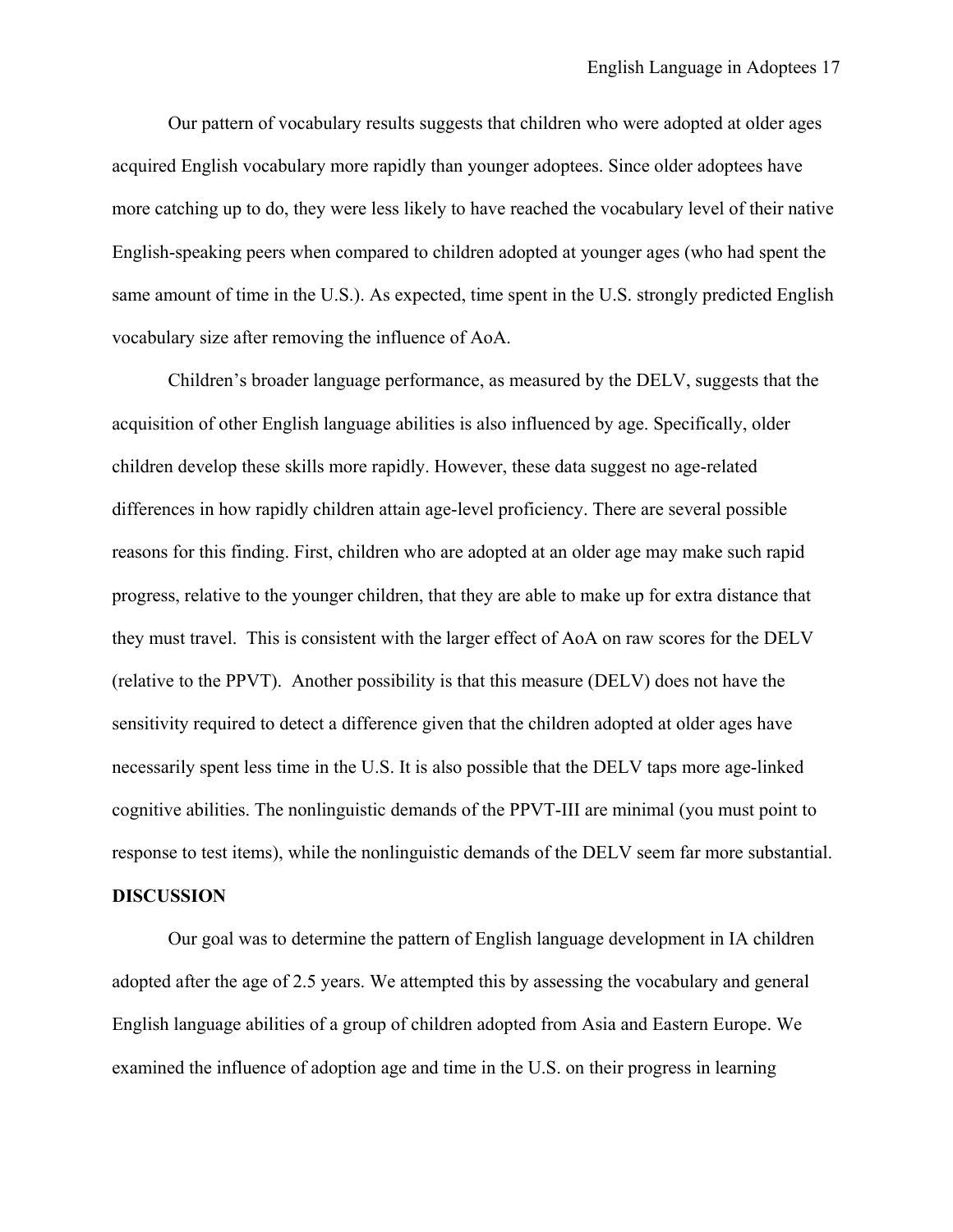English. We also assessed their nonverbal cognitive abilities and differences in pre-adoptive background. We determined that it takes IA children about 2 to 3 years to achieve test scores in the typical range for their chronological age (if they have normal nonverbal intelligence), and in the same time children with below-average nonverbal intelligence achieve language scores comparable to their cognitive scores. This recommendation is in line with findings from a recent systematic review of the literature on IA children's English language development (Scott, 2009). *Mitigating Factors in English Language Development* 

The majority of the IA children in this study had achieved language scores commensurate with their general cognitive abilities within two years of arrival in the U.S. This strongly suggests that English language proficiency occurs more rapidly in this population than in typical ESL learners. Many researchers have stated that it takes ESL students approximately 5 to 7 years to catch up to their English-speaking peers (*e.g.* Clegg, 1996; Portland Public Schools, 2009; Public schools of North Carolina, 2009; Thomas, & Collier, 2002). Given the scarcity of research on IA children's English language development, many adoptive families (including many who participated in this study) are told by their child's school that they should be given 5 to 7 years to reach age-level. This is problematic for several reasons. First, this does not account for the fact that while typical ESL students are presumed to have age-appropriate language skills in their first language (which they are continuing to use on a regular basis) IA children would potentially be spending 5 to 7 years of their childhood with no age-appropriate language abilities. Second, since our research demonstrates that at least half the children attained age-appropriate abilities after only 2 years of English exposure, waiting 5 to 7 years before evaluating a child for language impairments is likely to delay necessary services to an extent that is detrimental to that child's education.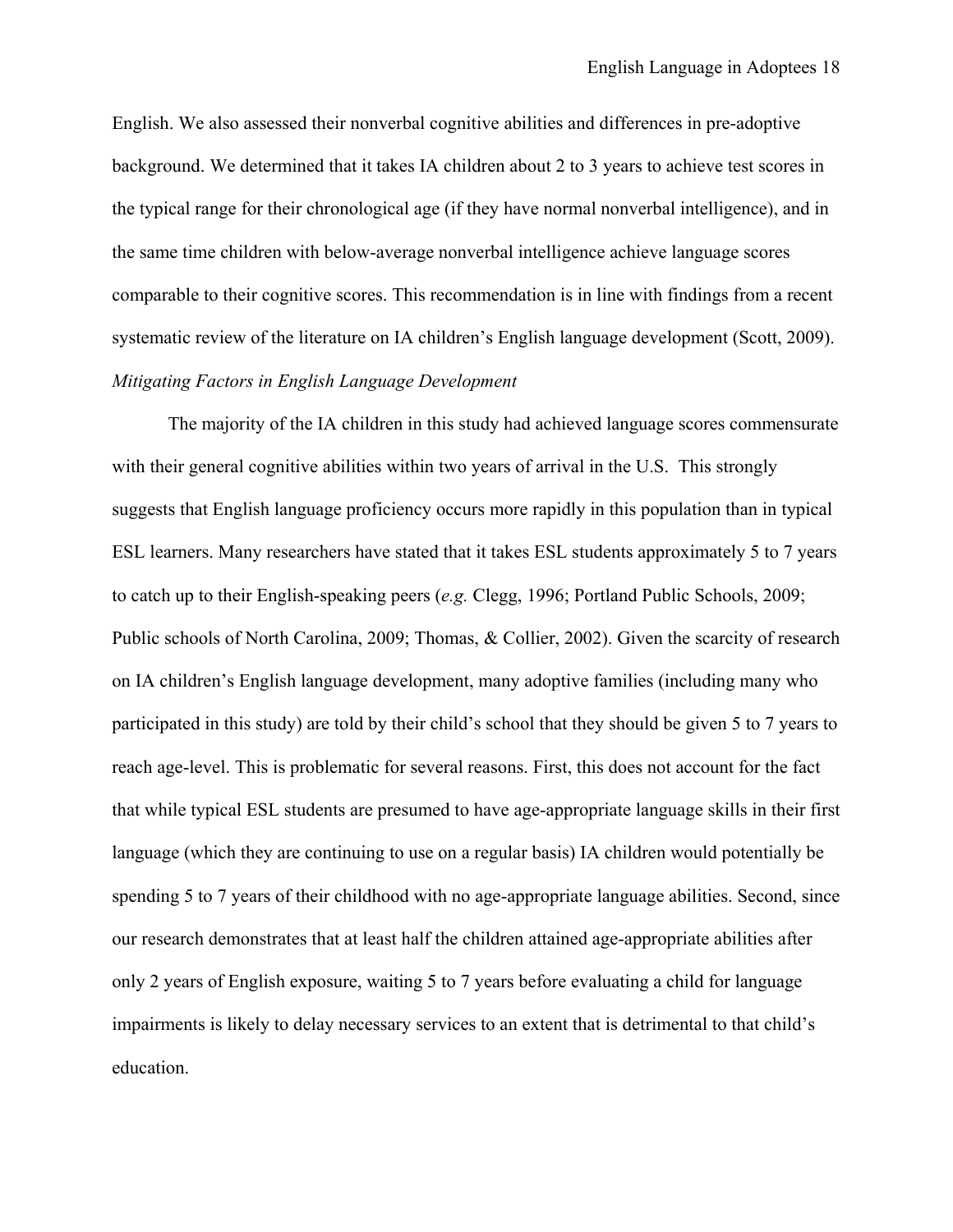Next we consider which factors determine how long an individual child requires to gain age-appropriate English language abilities. A first possibility we explored was the child's region of origin. The heterogeneity of the sample made it difficult to explore this possibility in depth; however, we could compare Eastern European adoptees to Asian adoptees. This comparison was motivated by: higher rates of alcohol consumption in Eastern Europe and the consequential concerns about prenatal alcohol exposure in this population, and the rarity of foster care in Eastern Europe relative to Asia. Surprisingly, despite having the statistical power to detect a medium effect, origin was not found to be a significant predictor of vocabulary or general language abilities, nor was it found to predict nonverbal cognitive abilities.

Adoption age (AoA) was found to influence attainment of proficiency in English receptive vocabulary. Specifically, children adopted at younger ages were more likely to be in the normal vocabulary range for their age (PPVT-III SS of 85 or greater) within a few years of arrival in the U.S. For children with average or above-average nonverbal cognitive abilities, 88% were proficient in vocabulary and 68% were proficient in general language abilities (DELV) after 2 or more years in the U.S. Thus it appears that the majority of IA children were able to speak and understand English at a level appropriate to their cognitive abilities after only 2 years in the U.S. This suggests that after 2 years in the U.S. the appropriate comparison group would consist of same-age peers but that nonverbal intelligence should be taken into account when considering the nature of the child's linguistic delay.

 Our analysis of educational placements suggests that in our sample there was little or no relationship between placements and individual children's language performance. This analysis confirms our belief that educators have difficulties in evaluating and selecting services for these children– who are neither native speakers of English nor typical ESL students. Anecdotal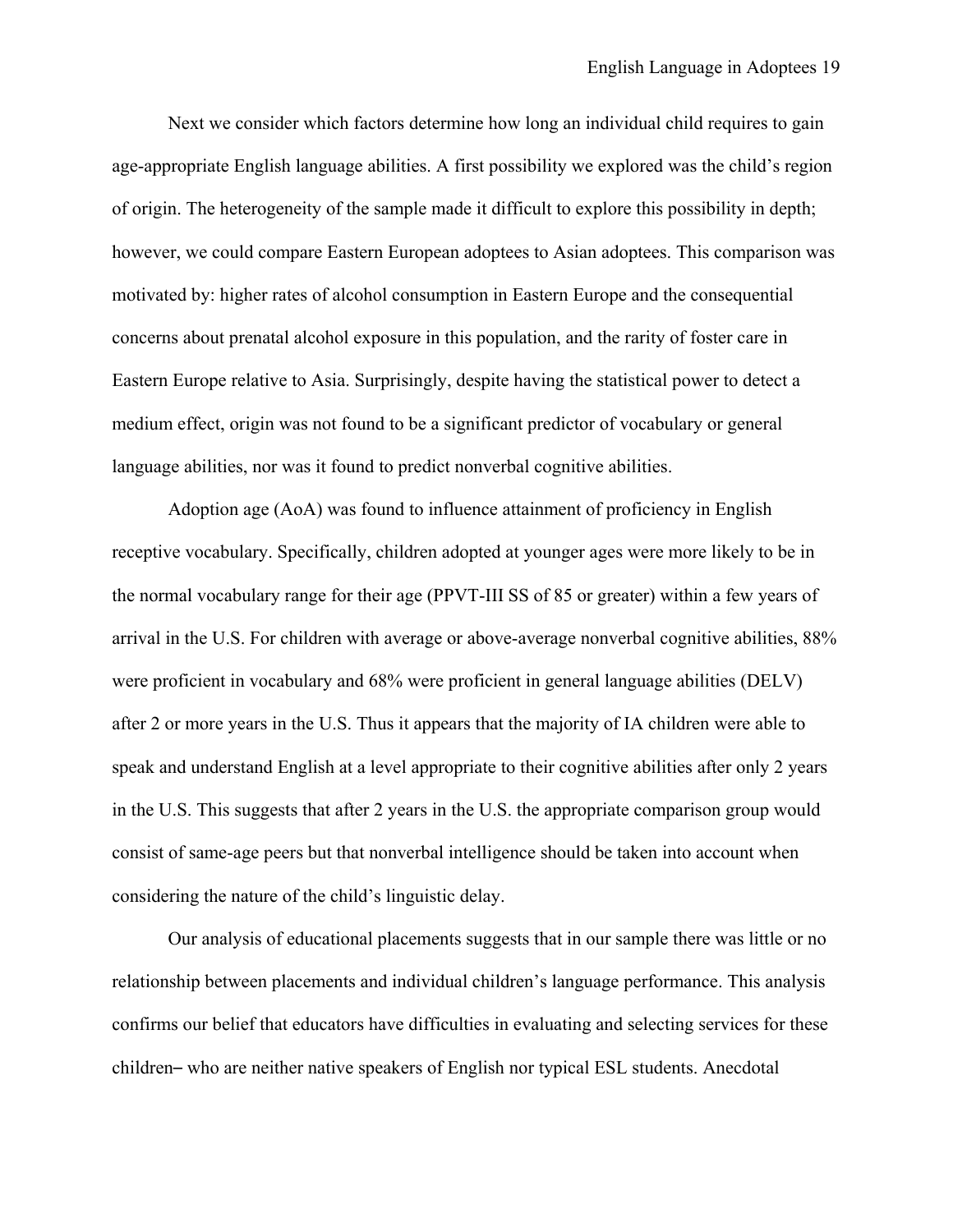evidence from parent reports suggests that the decision to initially place a child at age-level or below is shaped by everything from academic and social skills to physical size; this data set gives no insight into what placements are most effective. On the other hand it seems reasonable that children who are scoring below average in language abilities should be receiving special language services at higher rates than those who are currently performing at age level. The absence of this finding is likely attributed to the variety of criteria used to assess IA children. The same child could be considered a typical emergent English learner or a severely languageimpaired student depending on whether assessment assumes a 5 to 7 year grace period for learning, or compares the child to age-matched peers.

Our results indicate that most children attained proficiency in receptive English vocabulary and the language skills measured by the DELV after only 2 to 3 years in the U.S. Of course this does not rule out the possibility that these children lag behind their native Englishspeaking peers in other areas of language development (e.g., pronunciation or narrative skill). However, this research suggests that two years might be a reasonable amount of time for an IA child to be considered an ESL learner before s/he is evaluated for specific language or learning disabilities. At that point identifying asymmetries in language abilities or general delays in development may help to pinpoint areas in which educational assistance may be beneficial. *Educational Implications* 

The adoptive language abilities of IA children have potentially vast implications for their educational achievement. In populations of children learning to read in their native language, oral language abilities such as vocabulary and phonological skills are highly correlated with literacy abilities (*e.g.,* Ehri, 2004; Hirsch, 2003; McCardle *et al.,* 2008; Wagner & Torgesen, 1987). Lindsey, Manis, and Bailey (2001) presented evidence that English vocabulary and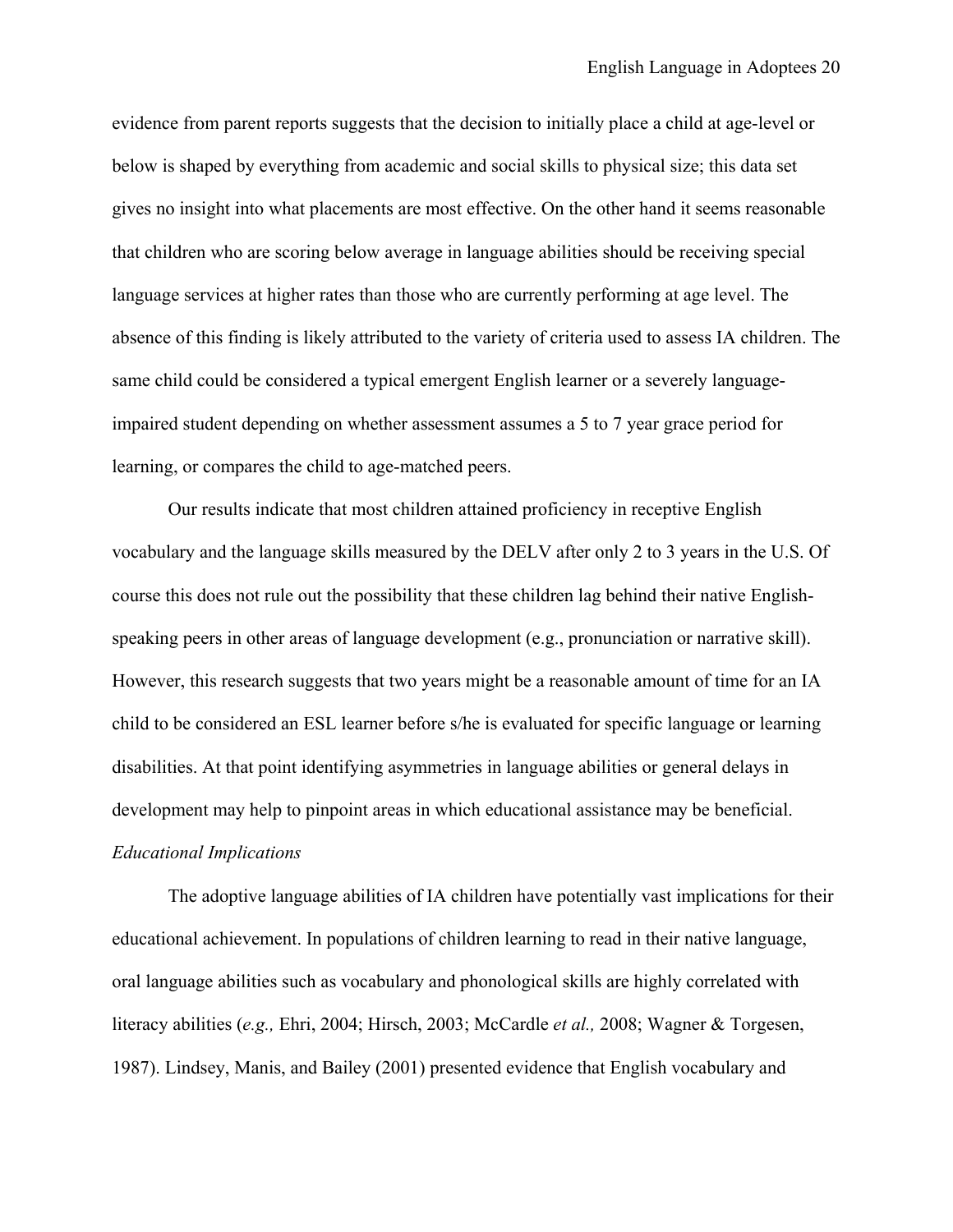phonological processing levels are predictive of English reading abilities in ESL children too. While IA children fit neither of those learner categories, two of the authors recently reported on the correlations between English language and English literacy abilities in a group of IA children, and found similar correlations among vocabulary, phonological processing, and reading ability (Shafto, Geren, & Mervis, in preparation).

Although the current study demonstrates rapid overall language development, previous research on IA children's school performance has presented mixed results. Dalen (2001) measured school performance in 193 11- to 16-year-old children adopted into Norway from Columbia or Korea. She found no link between adoptees' day-to-day language and school performance, but a strong link between school language (as measured by items like "the child understands very well what the teacher is lecturing about in a classroom session") and school performance. In a dissertation by Hough (2005) many Eastern European adoptees evidenced poor written language abilities after 5 or more years in the U.S. However, a more recent study (Scott, Roberts, & Krakow, 2008) found that 7– 9-year-old children adopted from China before age 24 months (who were incidentally adopted during the same time frame as the children in the Hough dissertation) were performing at age-level on written and spoken language measures. They also found significant correlations between phonological processing and reading performance.

Taken together these findings suggest that IA children's adoptive language abilities could negatively impact their school achievement, but there is a great deal of variability. While many international adoptees rapidly achieve proficiency, parents and teachers need to be aware of specific linguistic weaknesses that may appear as children mature. Careful attention is also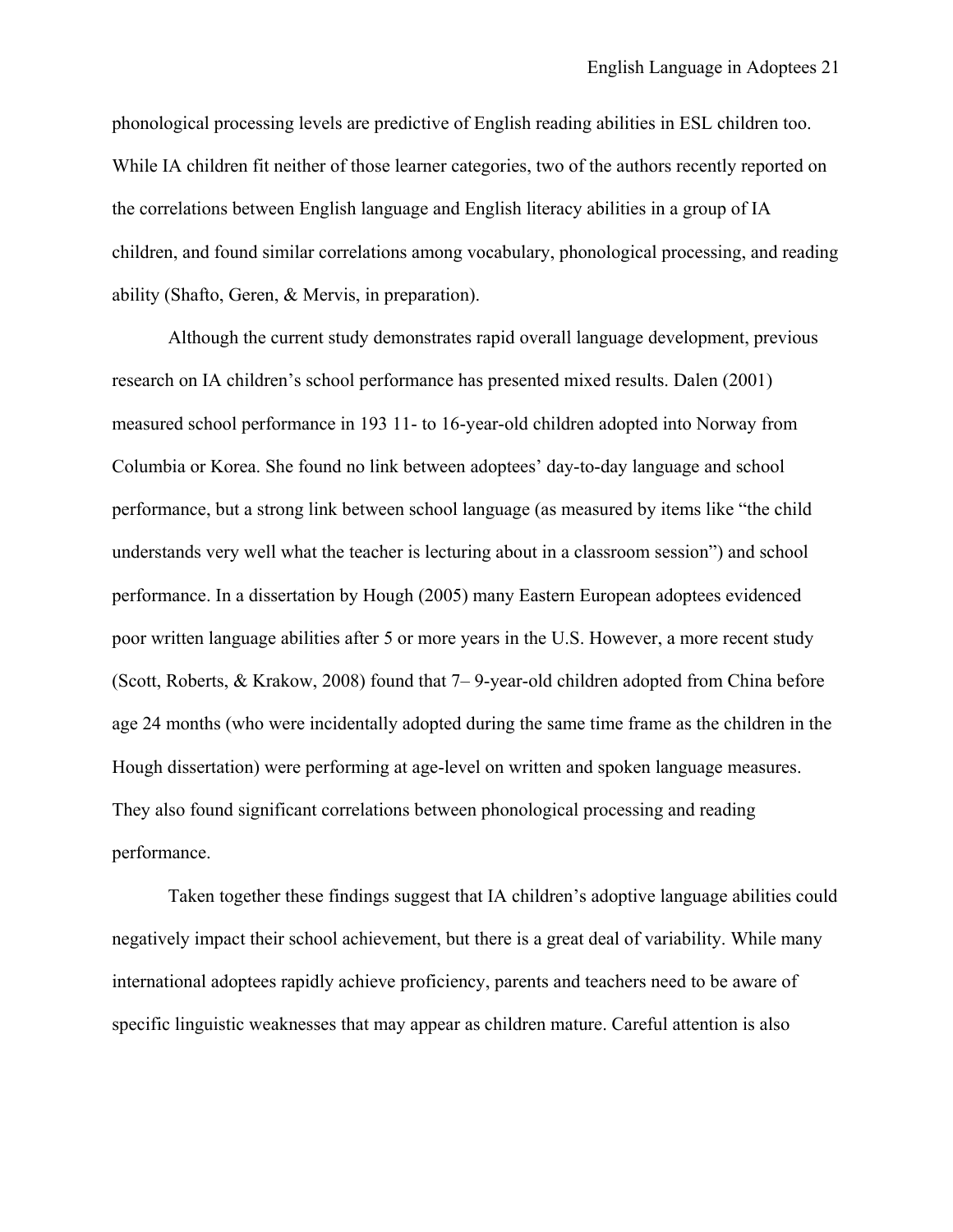needed to identify the special needs of the portion of the adopted population who present with language or learning disabilities in addition to their late exposure to English.

#### *Limitations*

Our study has several limitations. The first is the strong negative correlation between adoption age and time in the U.S.– a direct result of the age limits we imposed for participation. This means that the sample of children who had been in the U.S. for 2 years or longer was comprised entirely of children adopted prior to age 7, making our results only applicable to children adopted in the preschool and early elementary years. We also expect some bias in our sample due to the types of families who are most likely to be interested in this research. Both of these problems could be remedied in a follow-up study that recruits all participants soon after adoption and follows them longitudinally for three to four years using measures that would allow children to be tracked beyond age 10.

 This sample bias is also a possible contributor to the lack of correlation between age of adoption and nonverbal cognitive abilities. While some previous research has found that increased duration of institutionalization is associated with decreased cognitive abilities (*e.g.* O'Connor, 2000; Rutter & the English and Romanian Adoptees Study Team, 1998), others have found no correlation after 12 or even 6 months post-adoption (CITE). This suggests that early adoption may be protective, but that the effects are not linear. This is in line with the pattern of results found in the present study. In our sample the children who had been in the U.S. the longest were also adopted at the youngest ages, and thus had spent the least time in institutional care. The current sample may include a more balanced sample of adoptees that had spent a short time in the U.S. (and thus more time in institutional care), but there were fewer of them. *Conclusions*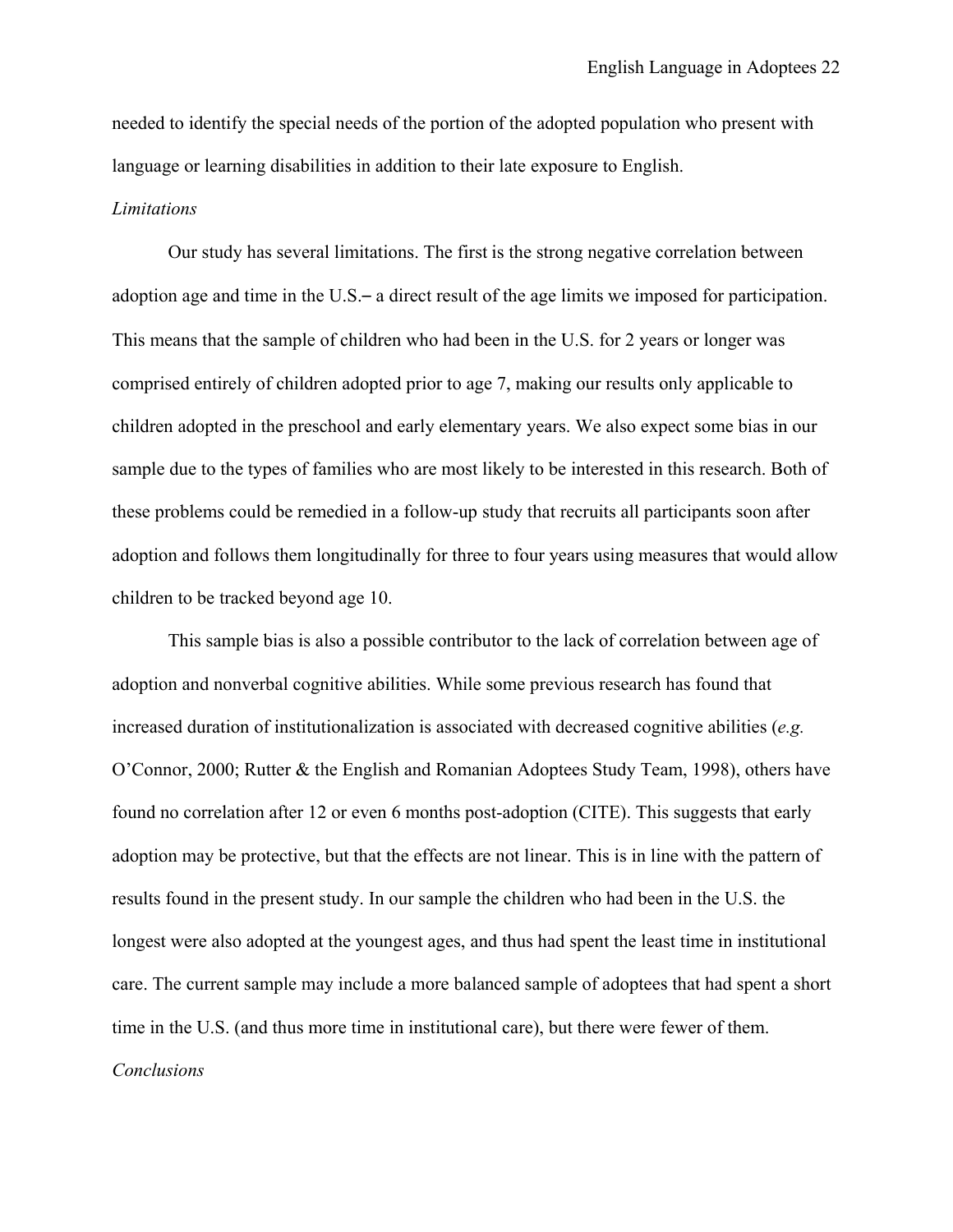Children adopted from Eastern Europe and Asia at preschool and school age learn to speak English more rapidly than infant learners or typical ESL students. The older the child is at the time of adoption the more rapidly they acquire both English vocabulary and general English language abilities. However, older children have many more words to acquire to reach the level of their native English-speaking peers and therefore take longer to achieve age-appropriate proficiency in vocabulary.

 No differences were revealed in IA children's performance based on their region of origin, despite previous findings of regional differences (*e.g.* Pomerleau *et al*., 2005). Neither language abilities nor general cognitive abilities varied systematically with place of birth. Nonverbal cognitive abilities were also unaffected by adoption age or time since adoption. However, more participants performed below average on the test of nonverbal cognitive abilities than would be expected in a typical population (33% compared to 16%, respectively). The below-average performers were less likely to have achieved age-appropriate language proficiency than children scoring average or above average on the nonverbal cognitive measure.

 The results of this study suggest evaluating IA children's nonverbal cognitive skills shortly after adoption. However, English verbal abilities should not be assessed until after two years in the U.S. There are several reasons to suggest that IA children should be assessed for special education services at that point, rather than allowing 5 or more years for English language mastery as many ESL programs recommend. First, correcting for nonverbal cognitive ability, the majority of participants were proficient in English after two years in the U.S. which suggests that children should have acquired enough English after two years to allow for the assessment of their relative strengths and weaknesses. Second, the children in this sample were more than twice as likely to fall below average in their nonverbal cognitive abilities compared to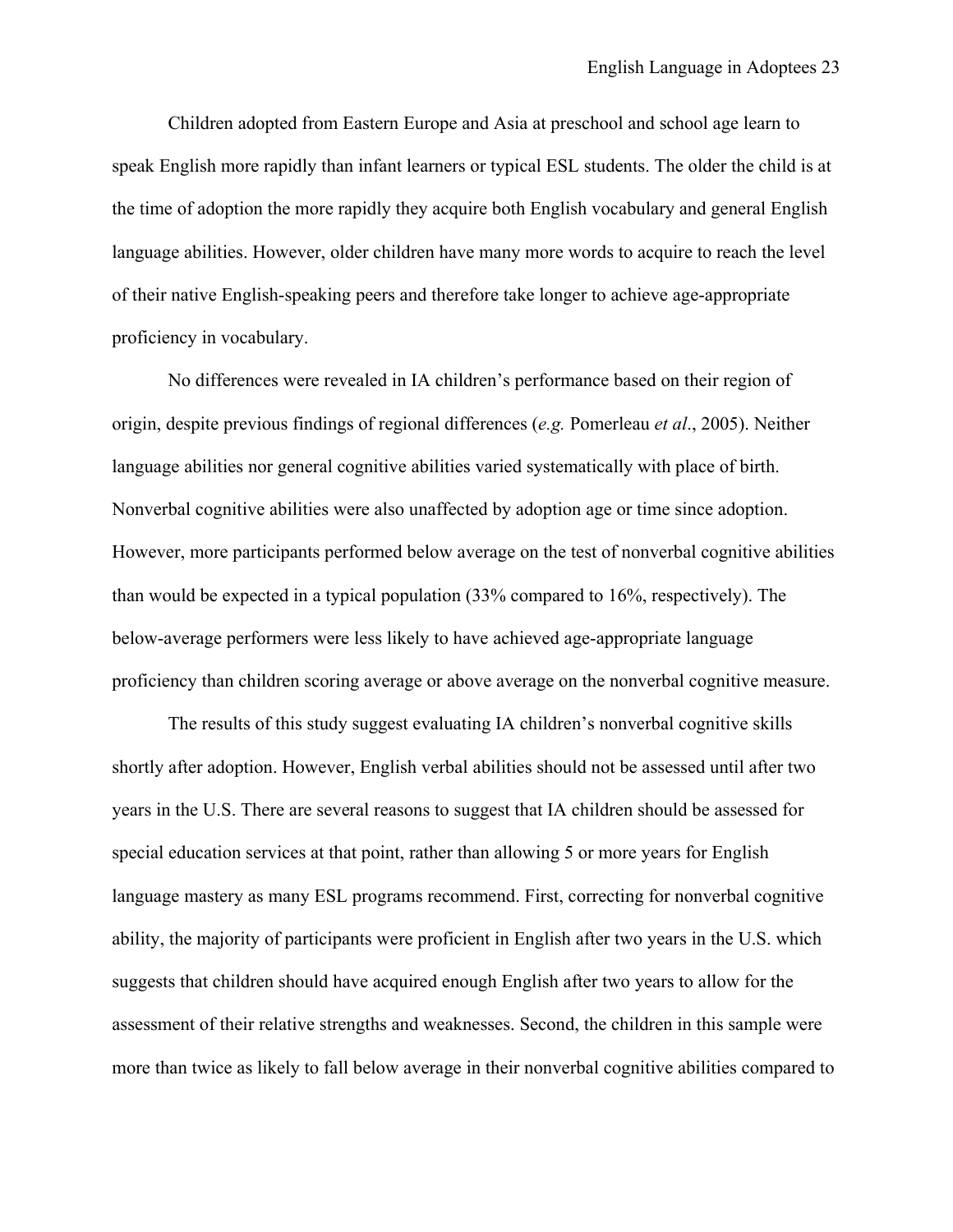a typical population. This suggests a greater need for assistive educational services in this population– independent of their English language skills. Finally, children in this population are in the unique position of not being proficient in any language for a period of time. Unlike children who speak a non-dominant language at home, these IA children have no language to support their intellectual growth aside from English.

 In conclusion, internationally-adopted preschoolers and school age children demonstrate an amazing ability to rapidly acquire their adoptive language. While this population is extremely diverse both in their backgrounds and their individual abilities, this study provides some preliminary evidence about their course of English language acquisition in the years following adoption. An increasing number of older children are being adopted into the U.S. emphasizing the importance of proper educational placement and services for this growing population.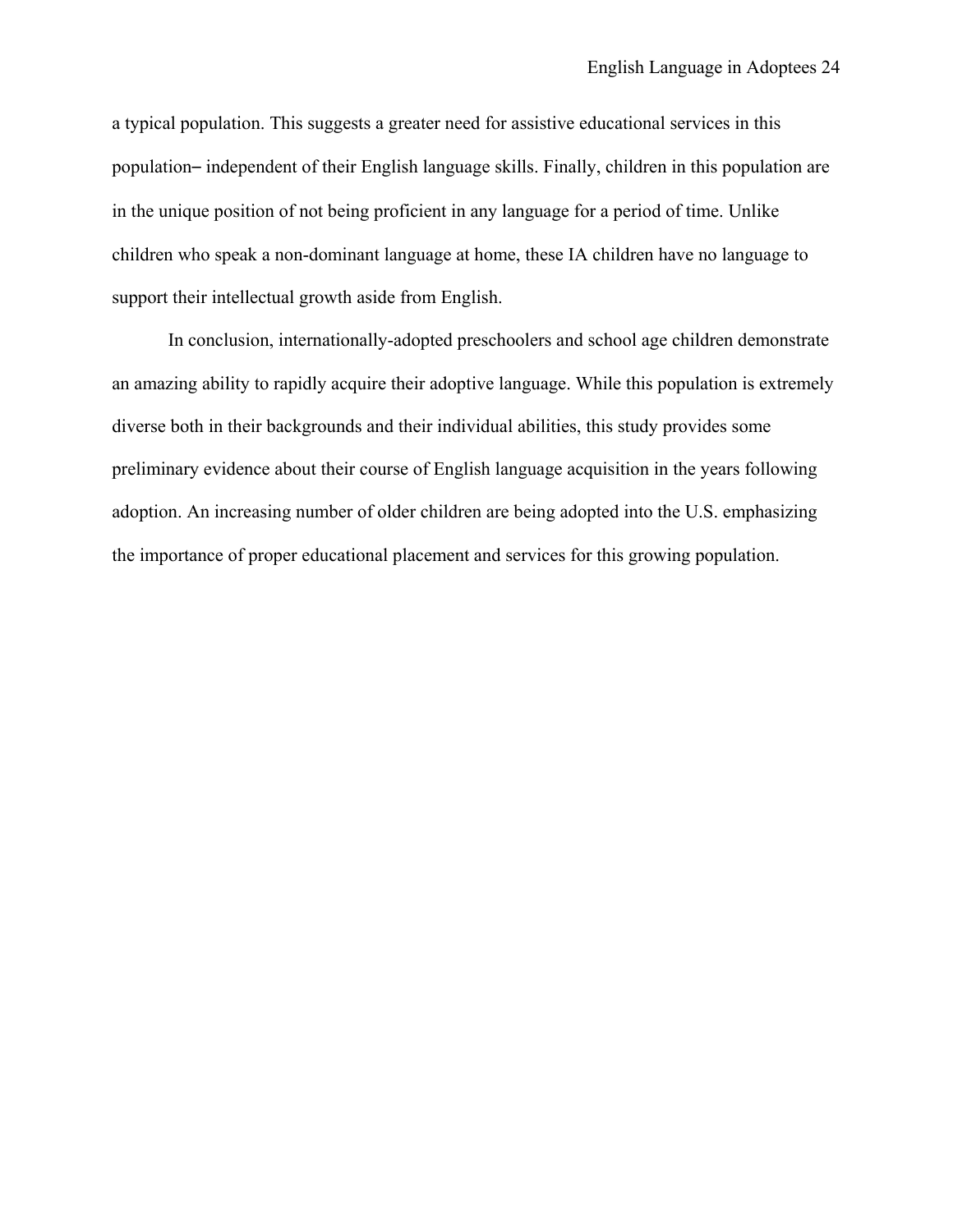### **ACKNOWLEDGEMENTS**

We thank Katie Felkins for her endless assistance over the years. This research was supported in part by the National Science Foundation under Grant No. 0418423 and preliminary reports of these findings were presented at the Biennial Meeting of the Society for Research in Child Development (April 2007; Boston, MA) and at the XI International Congress for the Study of Child Language (July 2008; Edinburgh, UK).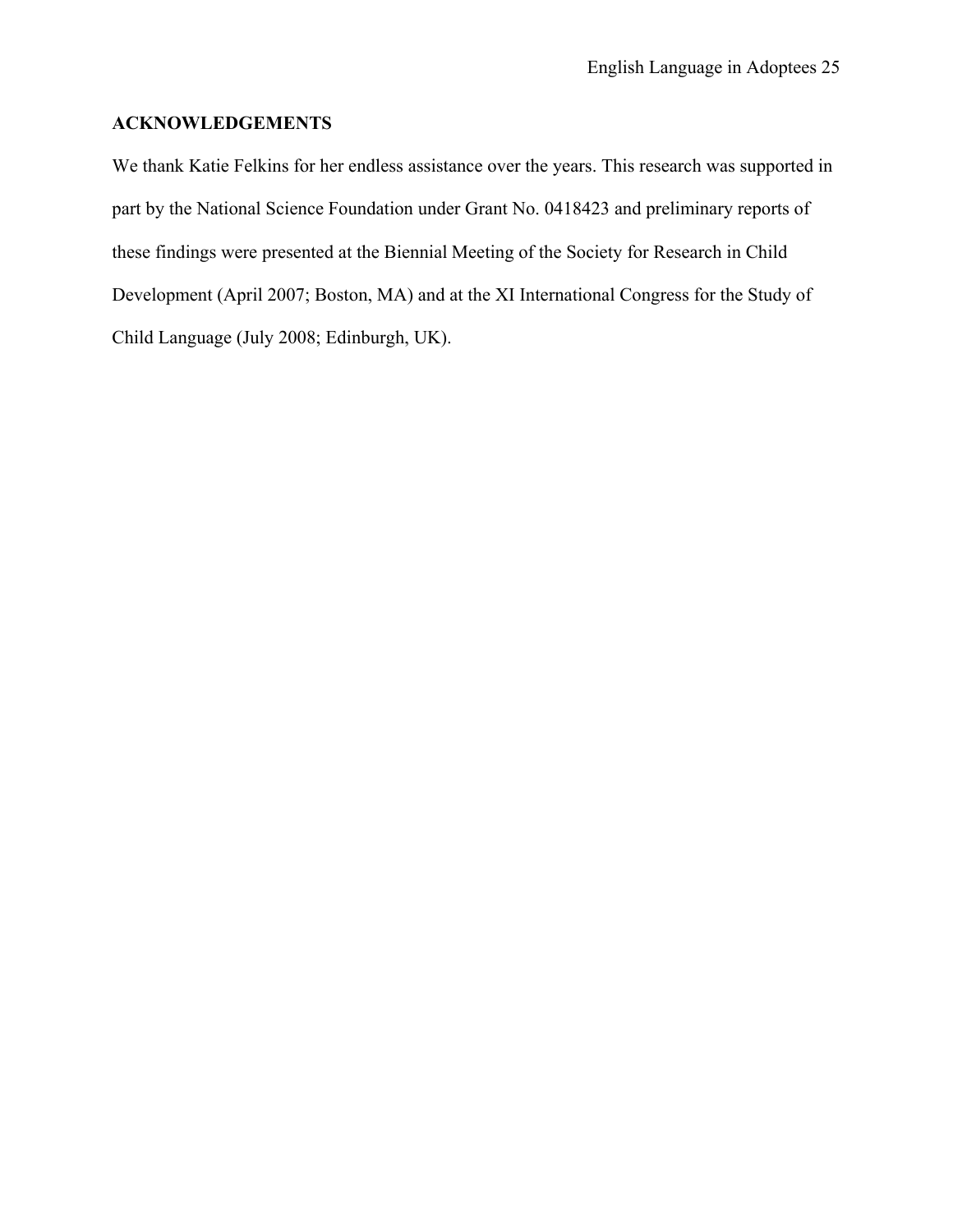#### **REFERENCES**

- Clegg, J. (1996). *Mainstreaming ESL: Case studies in integrating ESL students into the mainstream curriculum.* Bristol, PA: Multilingual Matters Ltd.
- Dalen, M. (2001). School performances among internationally adopted children in Norway. *Adoption Quarterly, 5*, 39-57.
- Dunn, L. M., & Dunn, L. M. (1997). *Peabody Picture Vocabulary Test* (3rd ed.). Circle Pines, MN: American Guidance Service.
- Ehri, L. C. (2004). Teaching phonemic awareness and phonics: An explanation of the National Reading Panel meta-analyses. In P. McCardle & V. Chhabra (Eds.), *The voice of evidence in reading research* (pp. 153-186). Baltimore, MD: Brookes.
- Fenson, L., Dale, P., Resnick, J., Thal, D., Bates, E., Hartung, J., Pethick, S., & Reilly, J. (1993). *MacArthur Communicative Development lnventories (CDI)*. San Diego, CA: Singular Publishing.
- Gauthier, K. & Genesee, F. (2007, May). *A comparative study of language outcomes in crosslanguage adopted children from China.* The Sixth International Symposium on Bilingualism, Hamburg, Germany.
- Glennen, S., & Bright, B. J. (2005). Five years later: Language in school-age internationally adopted children. *Seminars in Speech and Language, 26*, 86-101.
- Glennen, S., & Masters, M. G. (2002). Typical and atypical language development in infants and toddlers adopted from Eastern Europe. *American Journal of Speech-Language Pathology, 11*, 417-433.
- Hirsch, E. D. Jr. (2003). Reading comprehension requires knowledge—of words and the world. *American Educator*, *27*, 10-48.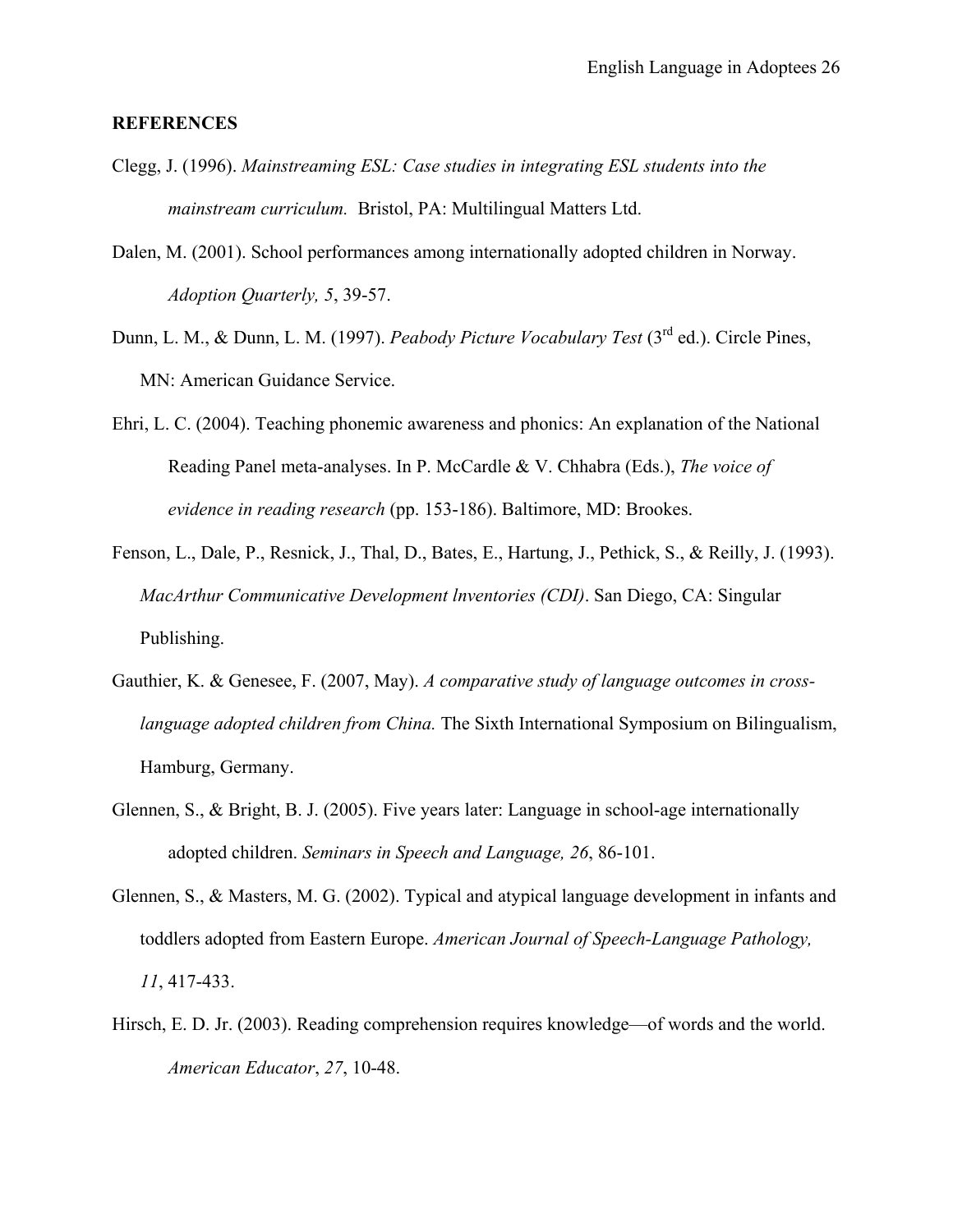- Hough, S. D. (2005). Language outcomes in school-age children adopted from Eastern European orphanages (Doctoral dissertation, University of Pittsburgh, 2005). *Dissertation Abstracts International, 66*, 09A.
- Kaufman, A. S., & Kaufman, N. L. (2004). *KBIT-2: Kaufman Brief Intelligence T*est (2nd ed.). Toronto: American Guidance Service.
- Krakow, R. A., Tao, S., & Roberts, J. (2005). Adoption age effects on English language acquisition: Infants and toddlers from China. *Seminars in Speech and Language, 26*, 33- 43.
- Lindsey, K. A., Manis, F. R., & Bailey, C. E. (2003). Prediction of first-grade reading in Spanish-speaking English-language learners. *Journal of Educational Psychology*, *95*, 482-494.
- McCardle, P., Chhabra, V., & Kapinus, B. (2008). *Reading research in action: A teacher's guide for student success*. Baltimore, MD: Brookes.
- Nelson, C. A., Zeanah, C., & Fox, N. A. (2007). The effects of early deprivation on brainbehavioral development: The Bucharest Early Intervention Project. In D. Romer and E. Walker (Eds.), *Adolescent psychopathology and the developing brain: Integrating brain and prevention science* (pp.197–215). New York: Oxford University Press.
- O'Connor, T. G., Rutter, M., Beckett, C., Keaveney, L., Kreppner, J. M., & the English and Romanian Adoptees Study Team. (2000). The effects of global severe privation on cognitive competence: extension and longitudinal follow-up. *Child Development, 71,*  376-390.
- Pollock, K. E. (2005). Early language growth in children adopted from China: Preliminary normative data. *Seminars in Speech and Language, 26*, 22-32.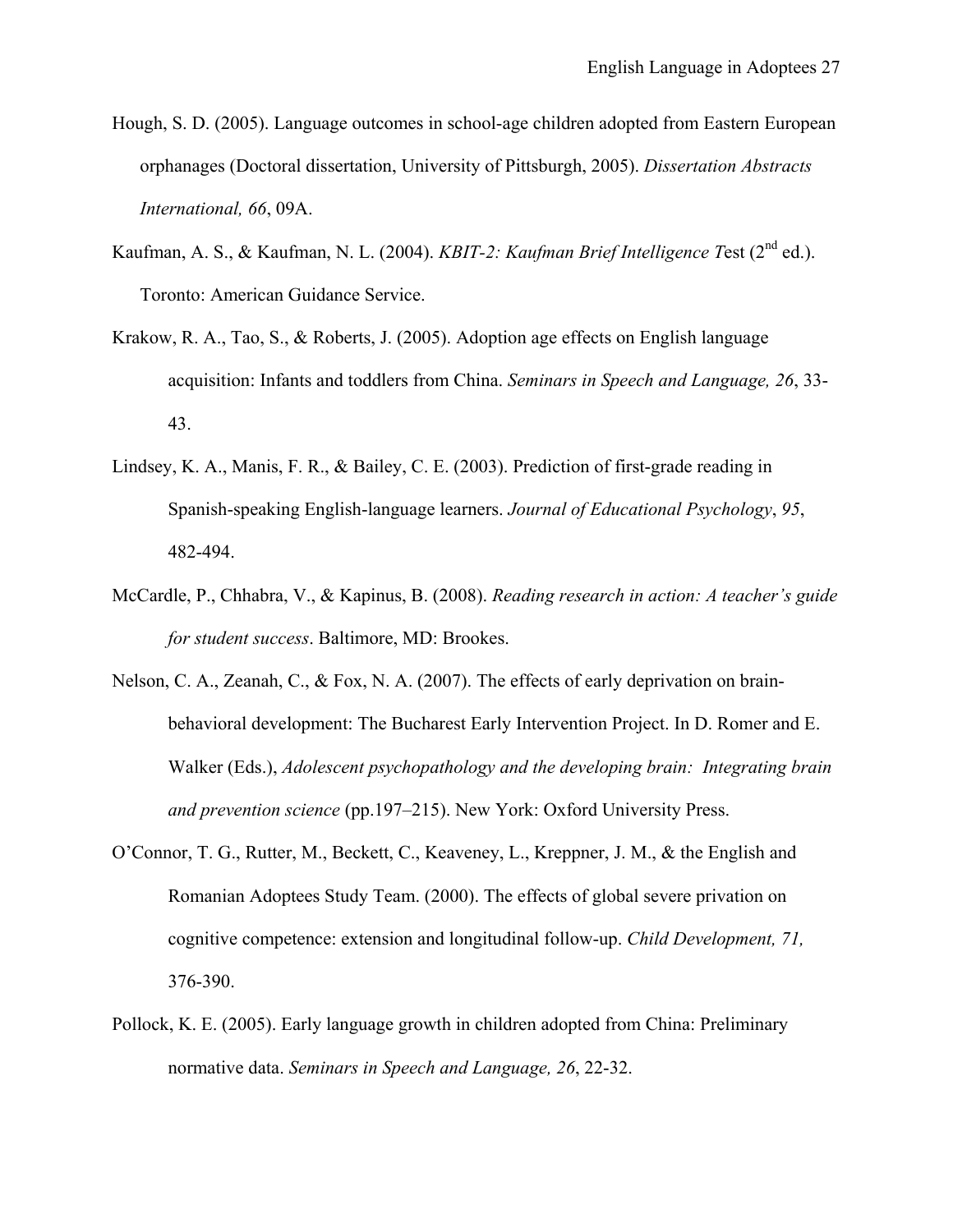Pomerleau, A., Malcuit, G., Chicoine, J.-F., Seguin, R., Belhumeur, C., Germain, P., Amyot, I., & Jeliu, G. (2005). Health status, cognitive and motor development of young children adopted from China, East Asia, and Russia across the first 6 months after adoption. *International Journal of Behavioral Development.29*, 445-457.

Portland Public Schools. (2009). ESL/Bilingual resource guide for mainstream teachers. Retrieved June 22, 2009 from

http://www.pps.k12.or.us/curriculum/PDFs/ESL\_Modifications.pdf.

- Public schools of North Carolina. (2009). Cognitive academic language proficiency. Retrieved June 22, 2009 from http://documents.cms.k12.nc.us/dsweb/Get/Document-16451/ESL+ACRONYMS.pdf.
- Roberts, J. A., Krakow, R., & Pollock, K. E. (2003). Language outcomes for preschool children adopted from China as infants and toddlers. *Journal of Multilingual Communication Disorders, 1*, 177-183.
- Roberts, J. A., Pollock, K. E., Krakow, R., Price, J., Fulmer, K. C., & Wang, P. P. (2005). Language development in preschool-age children adopted From China. *Journal of Speech, Language, and Hearing Research, 48,* 93-107.
- Rutter, M., & the English and Romanian Adoptees Study Team. (1998). Developmental catchup, and delay, following severe global early privation. *Journal of Child Psychology & Psychiatry, 39,* 465-476.
- Seymour, H., Roeper, T., & de Villiers, J. (2005) *The DELV-NR (Norm-referenced version). The diagnostic evaluation of language variation*. San Antonio: The Psychological Corporation.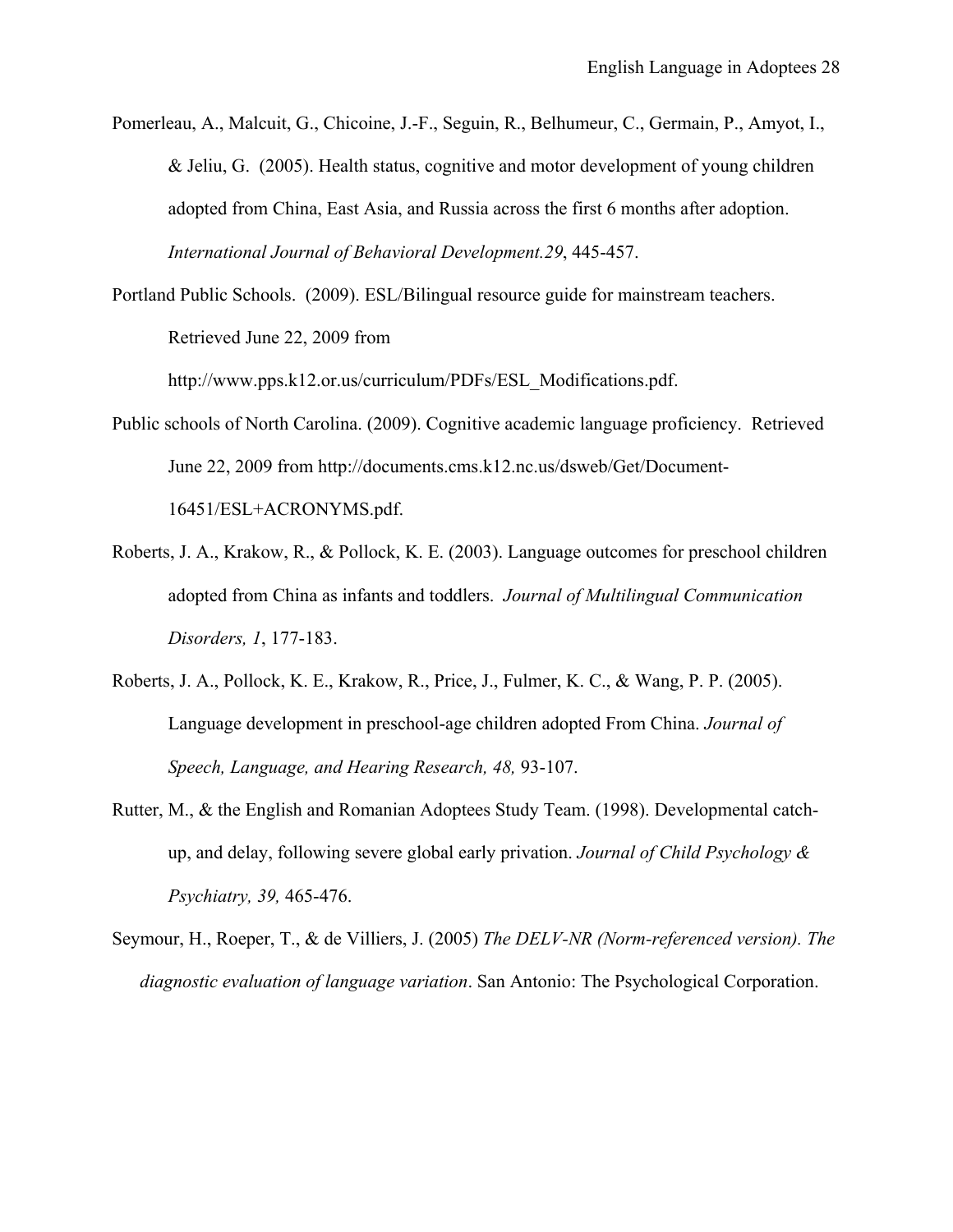- Scott, K. A., Roberts, J., & Krakow, R. A. (2008). Oral and written language development of children adopted from China. *American Journal of Speech Language Pathology, 17*, 150– 160.
- Scott, K. A. (2009). Language outcomes of school-aged internationally adopted children: A systematic review of the literature. *Topics in Language Disorders, 29,* 65-81.
- Shafto, C. L., Geren, J. & Mervis, C. B. (2009). Reading correlates in children adopted from Eastern Europe: A preliminary investigation of effects of age of arrival in the U.S. Manuscript in preparation.
- Snedeker, J., Geren, J., & Shafto, C. L. (2007). Starting over: International adoption as a natural experiment in language development. *Psychological Science 18*, 79-87.
- Thomas, W. & Collier, V. (2002). A national study of school effectiveness for language minority students' long-term academic achievement. *Center for Research on Education, Diversity and Excellence.* http://repositories.cdlib.org/crede/finalrpts/1\_1\_final/.
- Tottenham, N., Hare, T. A., Quinn, B. T., McCarry, T. W., Nurse, M., Gilhooly, T., Milner, A., Galvan, A., Davidson, M.C., Eigsti, I. M., Thomas, K. M., Freed, F., Booma, E. S., Gunnar, M., Altemus, M., Aronson, J., & Casey, B. J. (in press). Prolonged institutional rearing is associated with atypically larger amygdala volume and difficulties in emotion regulation. *Developmental Science.*
- U.S. Department of State (2008). Number of immigrant visas issued to orphans coming to the U.S. Retrieved August 14, 2008, from

http://travel.state.gov/family/adoption/stats/stats 451.html.

Wagner, R. K., & Torgesen, J. K. (1987). The nature of phonological processing and its causal role in the acquisition of reading skills. *Psychological Bulletin, 101*, 192-212.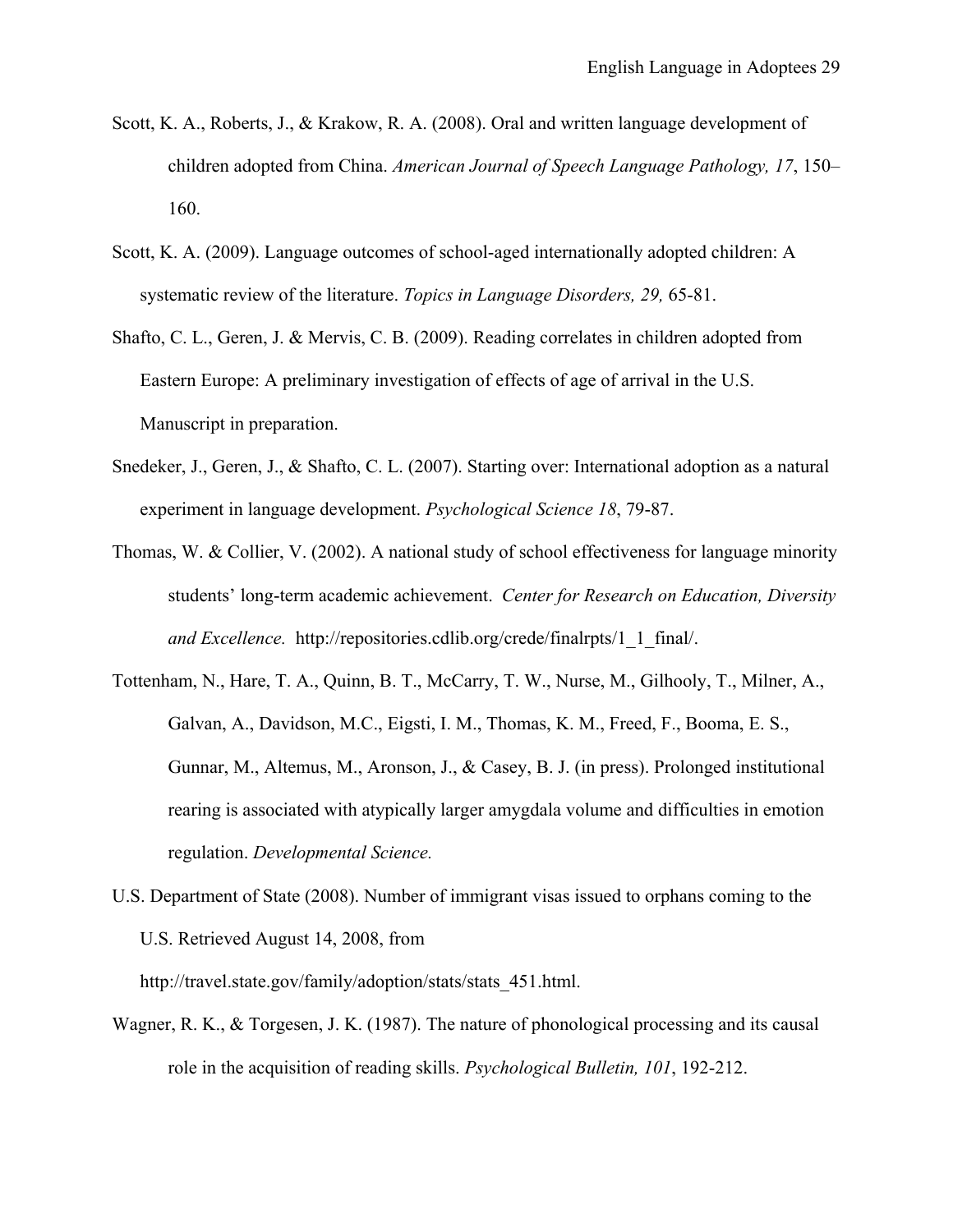# **Figures and Tables**

## Table 1

## *Time in the U.S., Country of Origin and Age of Arrival Ranges for all Participants*

|           | Age of Arrival in U.S. in years |             |                |                |             |  |  |
|-----------|---------------------------------|-------------|----------------|----------------|-------------|--|--|
|           | $2.4 - 3.9$                     | $4.0 - 5.9$ | $6.0 - 7.9$    | $8.0 - 8.9$    | Total       |  |  |
| Years in  |                                 |             |                |                |             |  |  |
| U.S.      |                                 |             |                |                |             |  |  |
| $\leq 1$  | 3                               | 4           | 4              | 4              | 15(19%)     |  |  |
| $1 - 2$   | 6                               | 7           | 10             | 2              | 25 (32%)    |  |  |
| $2 - 3$   | 7                               | 3           | $\overline{4}$ |                | 14 (18%)    |  |  |
| $3 - 5$   | 8                               | 8           |                |                | 16(21%)     |  |  |
| $6+$      | 8                               |             |                |                | $8(10\%)$   |  |  |
| Origin    |                                 |             |                |                |             |  |  |
| Russia    | 7                               | 11          | 11             | $\overline{2}$ | 31 $(40\%)$ |  |  |
| Kazakstan | 4                               | 4           | 4              | $\overline{4}$ | 16(21%)     |  |  |
| China     | 12                              | 4           | 2              |                | 18 (23%)    |  |  |
| India     | 8                               | 2           |                |                | 11(14%)     |  |  |
| S. Korea  |                                 |             |                |                | $1(1\%)$    |  |  |
| Cambodia  |                                 |             |                |                | $1(1\%)$    |  |  |
| Total     | $32(41\%)$                      | 22(28%)     | 17(22%)        | 6(8%)          |             |  |  |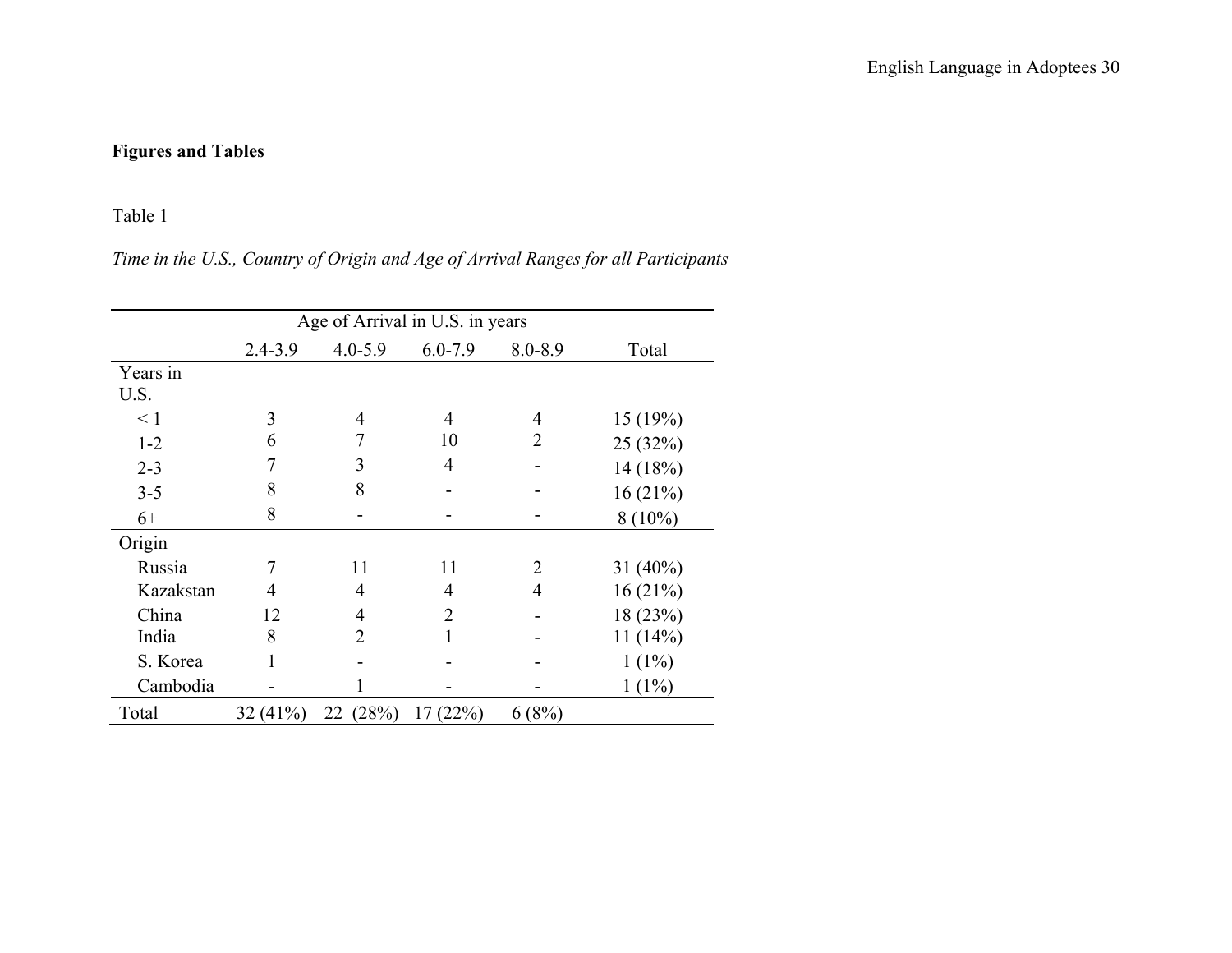*Descriptive Statistics for each of the Measures.* 

|                       | KBIT-II nonverbal | PPVT-III   | <b>DELV</b> |
|-----------------------|-------------------|------------|-------------|
| Raw Score             |                   |            |             |
| М                     | 19.5              | 78.4       | 63.1        |
| <b>SD</b>             | 7.5               | 26.5       | 22          |
| range                 | $4 - 36$          | $23 - 145$ | $1 - 100$   |
| <b>Standard Score</b> |                   |            |             |
| M                     | 85                | 85.2       | 79.7        |
| <b>SD</b>             | 15.3              | 15.3       | 12.9        |
| range                 | 57-127            | 65-124     | 50-118      |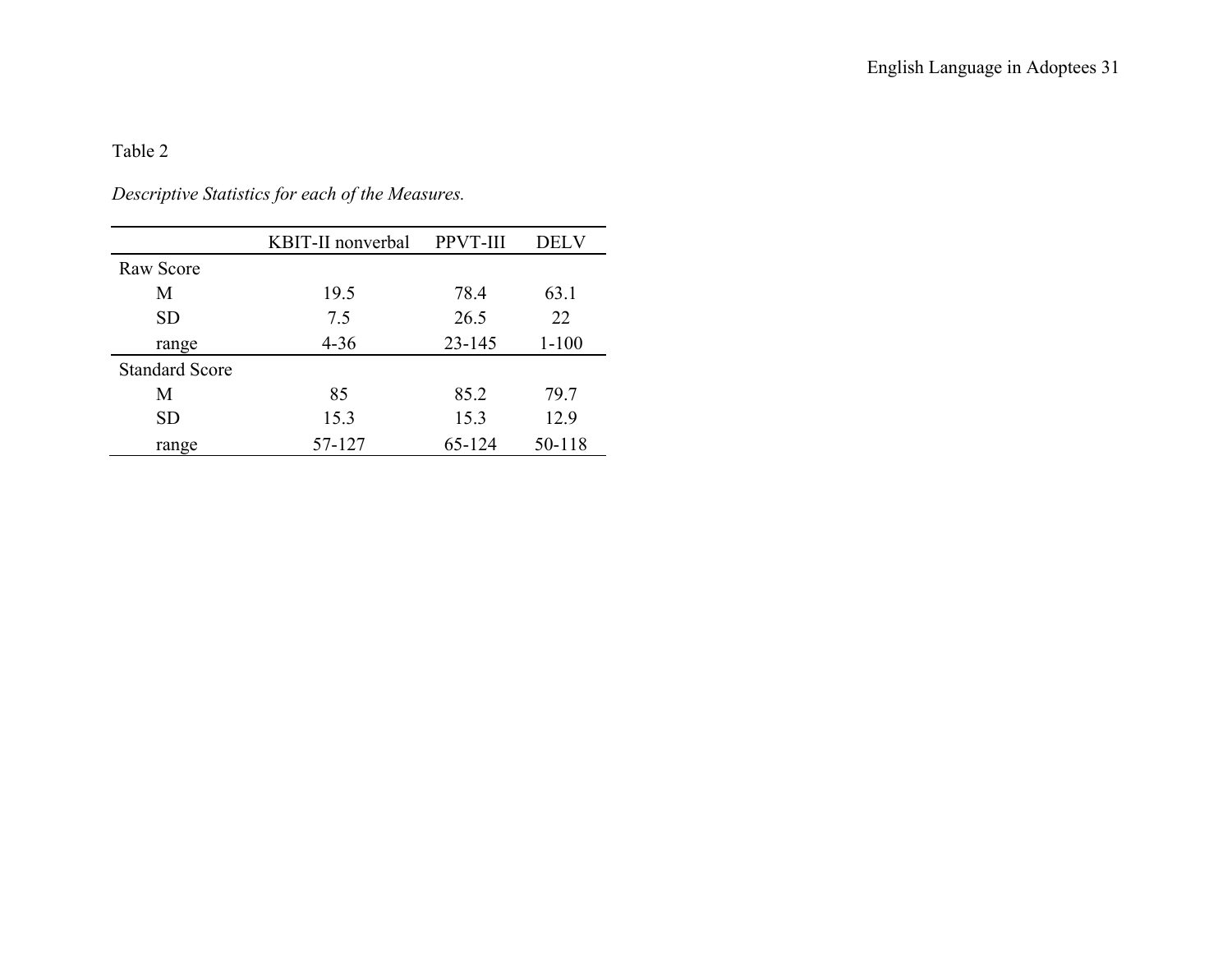*Regression Statistics.* 

|                      | Age of Arrival       | Time in U.S.        | <b>KBIT-II NV SS</b>                                  |
|----------------------|----------------------|---------------------|-------------------------------------------------------|
| <b>KBIT-II NV SS</b> |                      |                     |                                                       |
|                      | $R^2 = 000, p = 941$ | $R^2$ =.010, p=.381 | N/A                                                   |
| PPVT-III raw         |                      |                     |                                                       |
|                      | $R^2 = 178, p < 001$ |                     | $R^2$ =.513, p <.001 $R^2$ =.047, p <.001             |
| <b>PPVT-III SS</b>   |                      |                     |                                                       |
|                      | $R^2 = 406, p < 001$ |                     | $R^2 = 0.046, p \le 0.001$ $R^2 = 0.093, p \le 0.001$ |
| DELV raw             |                      |                     |                                                       |
|                      | $R^2 = 395, p < 001$ |                     | $R^2 = 262$ , $p < 001$ $R^2 = 0.050$ , $p < 001$     |
| <b>DELV SS</b>       |                      |                     |                                                       |
|                      | $R^2 = 012, p < 001$ |                     | $R^2 = 205$ , $p < 001$ $R^2 = 105$ , $p < 001$       |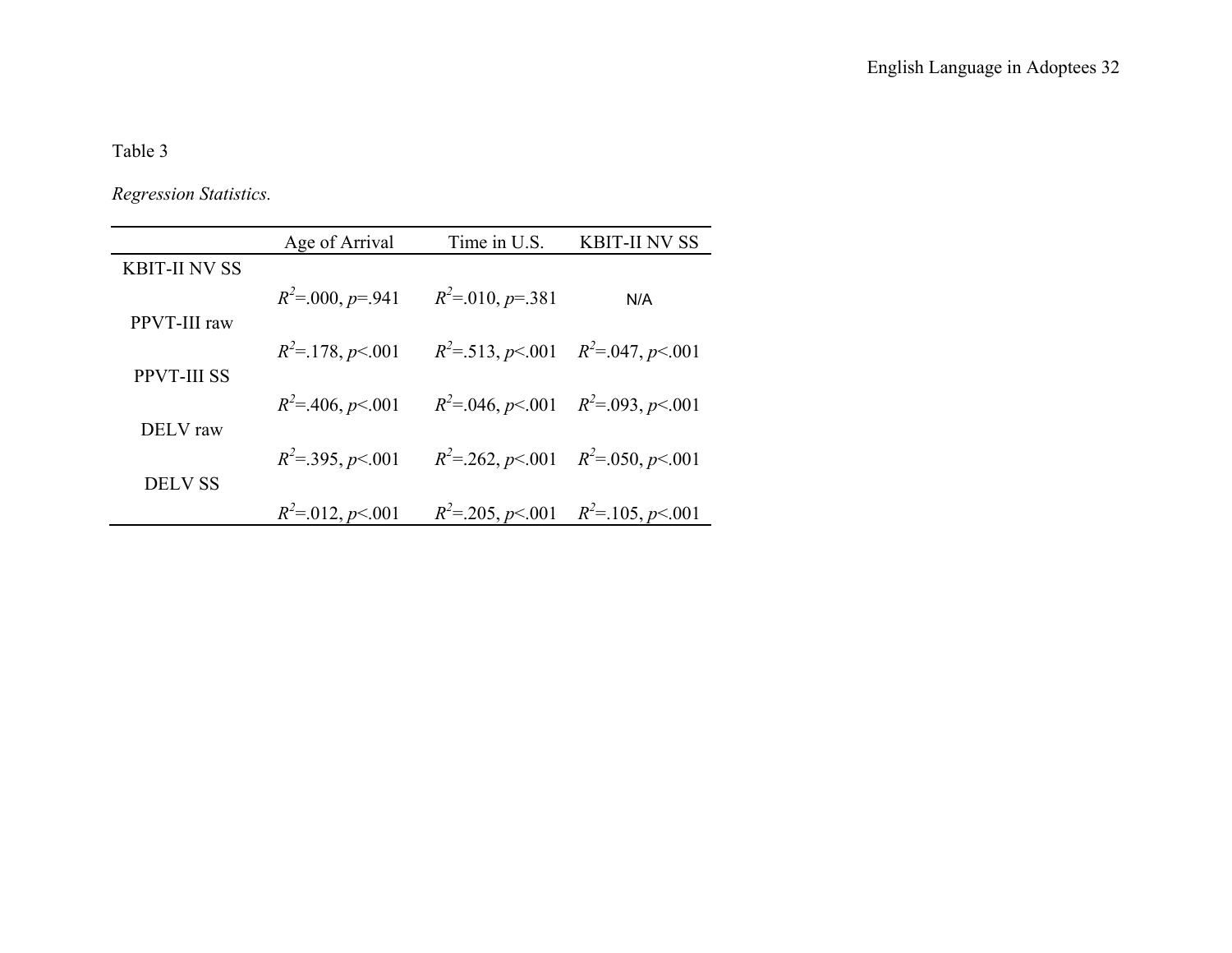*Percentage of Children in each Time in the U.S. Range who have standardized language scores within the normal range.*

| KBIT-II nonverbal<br>score category | Time in the U.S. (months) |             |             |             |             |             |    |             |             |
|-------------------------------------|---------------------------|-------------|-------------|-------------|-------------|-------------|----|-------------|-------------|
|                                     |                           | $0 - 11$    |             |             | $12 - 23$   |             |    | $24+$       |             |
|                                     | n                         | <b>PPVT</b> | <b>DELV</b> | $\mathbf n$ | <b>PPVT</b> | <b>DELV</b> | n  | <b>PPVT</b> | <b>DELV</b> |
| Normal $(SS \ge 85)$                | 12                        | 17%<br>(2)  | 0           | 15          | $47\%$ (7)  | 20%<br>(3)  | 25 | 88%<br>(22) | 68%<br>(17) |
| Low $(SS<85)$                       | 3                         | 0           | 0           | 10          | $30\%$ (3)  | 30%<br>(3)  | 13 | 39%<br>(5)  | 15%<br>(2)  |